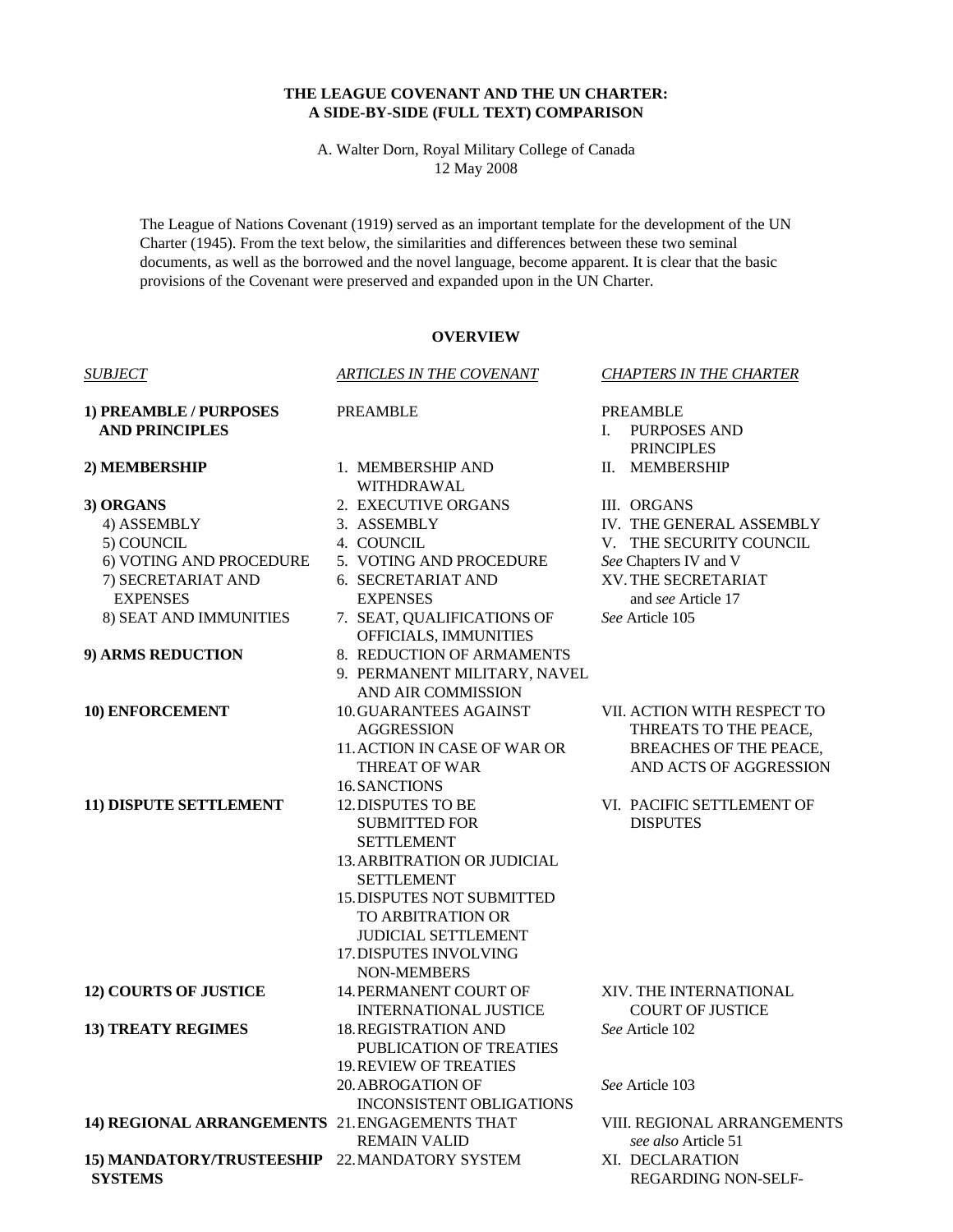|                             |                                  | XII. INTERNATIONAL             |
|-----------------------------|----------------------------------|--------------------------------|
|                             |                                  | <b>TRUSTEESHIP SYSTEM</b>      |
|                             |                                  | XIII. THE TRUSTEESHIP          |
|                             |                                  | <b>COUNCIL</b>                 |
| <b>16) SOCIAL AND OTHER</b> | 23. SOCIAL AND OTHER             | X. THE ECONOMIC AND OTHER      |
| <b>ACTIVITIES</b>           | <b>ACTIVITIES</b>                | SOCIAL COUNCIL                 |
|                             |                                  | IX. INTERNATIONAL ECONOMIC     |
|                             |                                  | AND SOCIAL COOPERATION         |
|                             | <b>24. INTERNATIONAL BUREAUS</b> | See Articles 57-59 and 63-64.  |
|                             | 25. PROMOTION OF RED CROSS       |                                |
|                             | AND HEALTH                       |                                |
| 17) AMENDMENTS              | <b>26. AMENDMENTS</b>            | XVIII. AMENDMENTS              |
| <b>18) MISCELLANEOUS</b>    |                                  | XVI. MISCELLANEOUS             |
| <b>PROVISIONS</b>           |                                  | <b>PROVISIONS</b>              |
|                             |                                  | XVII. TRANSITIONAL SECURITY    |
|                             |                                  | <b>ARRANGEMENTS</b>            |
|                             |                                  | XIX. RATIFICATION AND          |
|                             |                                  | <b>SIGNATURE</b>               |
| 19) ANNEXES                 | 1. ORIGINAL MEMBERS;             | STATUTE OF THE INTERNATIONAL   |
|                             | STATES INVITED TO ACCEDE         | COURT OF JUSTICE (not included |
|                             | 2. FIRST SECRETARY-GENERAL       | here)                          |
|                             |                                  |                                |

## NOTES:

- 1. The order of topics presented in this comparison are more-or-less the order in which they appear in the League Covenant, which varies in a few ways from the order of Chapters in the Charter (e.g., Chapters XIV, IX, X, XVIII).
- 2. The Covenant is taken from the Appendix to the book by Goodrich, Leland M., Hambro, Eduard and Simons, Anne Patricia, "Charter of the United Nations: Commentary and Documents", Third Revised Edition, Columbia University Press, New York, 1969. The titles appearing with each Article are also taken from that version of the Covenant. The paragraphs of the Covenant are numbered in accordance with a resolution of the Assembly adopted on September 27, 1926.
- 3. Passages of the Covenant in italics indicate amendments adopted by the League which were in force June 26, 1945. These amendments entered into force as follows: Article 6 as amended, August 13, 1924; Articles 12, 13 and 15 as amended, Sept. 26, 1924; and Article 4 as amended, July 19, 1926.
- 4. Passages of the Charter in italics indicate amendments adopted by the Organization which were in force in 1987. These amendments entered into force as follows: Article 23, 27 and 61 as amended, August 31, 1965; Article 61 as further amended, September 24, 1973; and Article 109 as amended, June 12, 1968.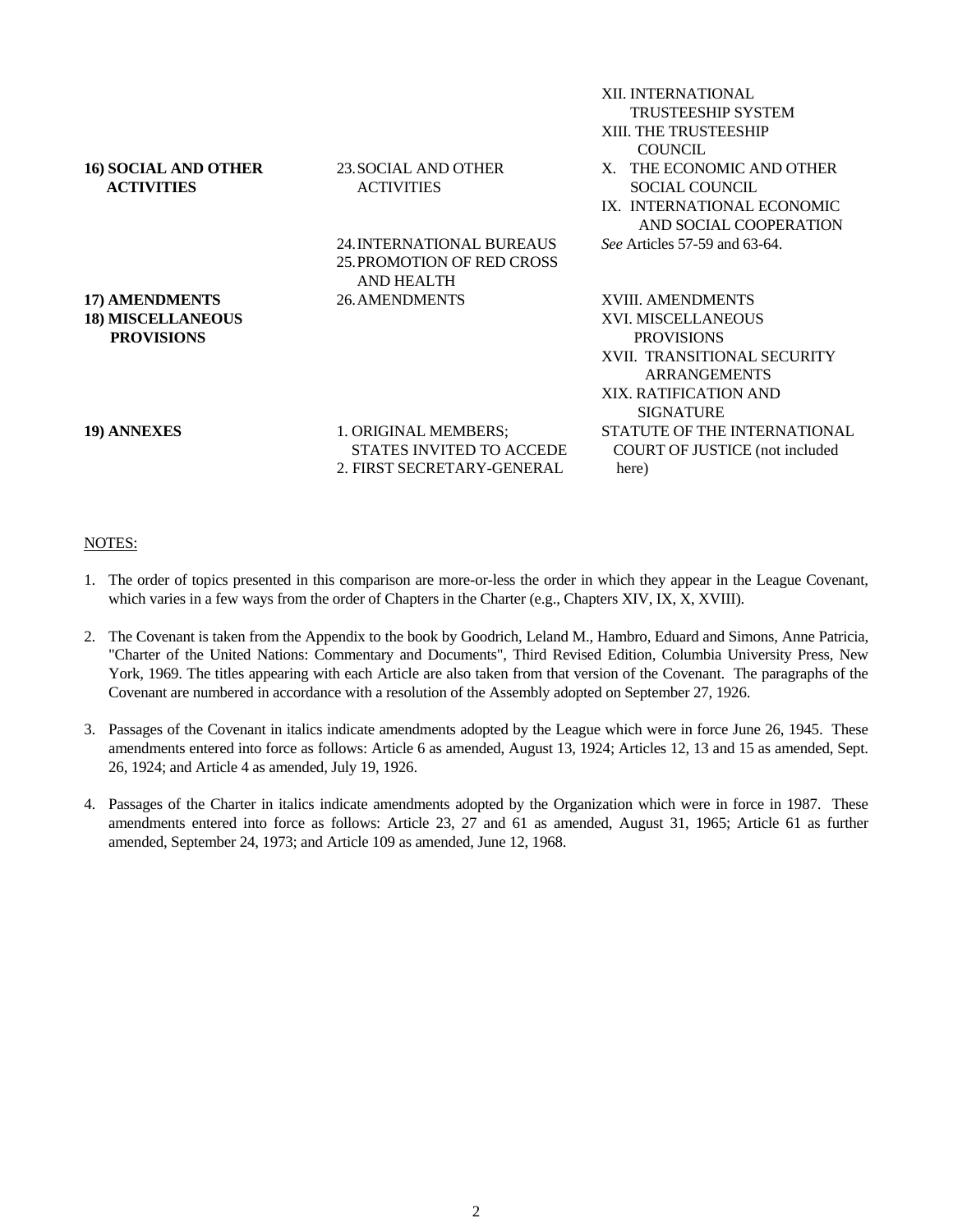## **COVENANT OF THE LEAGUE OF NATIONS CHARTER OF THE UNITED NATIONS**

# **(1) PREAMBLE / PURPOSES AND PRINCIPLES**

## THE HIGH CONTRACTING PARTIES,

- In order to promote international co-operation and to achieve international peace and security
- by the acceptance of obligations not to resort to war,
- by the prescription of open, just and honourable relations between nations,
- by the firm establishment of the understandings of international law as the actual rule of conduct among Governments, and
- by the maintenance of justice and a scrupulous respect for all treaty obligations in the dealings of organised peoples with one another,
- Agree to this Covenant of the League of Nations.

# WE THE PEOPLES OF THE UNITED NATIONS DETERMINED

- to save succeeding generations from the scourge of war, which twice in our lifetime has brought untold sorrow to mankind, and
- to reaffirm faith in fundamental human rights, in the dignity and worth of the human person, in the equal rights of men and women and of nations large and small, and
- to establish conditions under which justice and respect for the obligations arising from treaties and other sources of international law can be maintained, and
- to promote social progress and better standards of life in larger freedom,

## AND FOR THESE ENDS

- to practice tolerance and live together in peace with one another as good neighbours, and
- to unite our strength to maintain international peace and security, and
- to ensure, by the acceptance of principles and the institution of methods, that armed force shall not be used, save in the common interest, and
- to employ international machinery for the promotion of the economic and social advancement of all peoples,

# HAVE RESOLVED TO COMBINE OUR EFFORTS TO ACCOMPLISH THESE AIMS.

 Accordingly, our respective Governments, through representatives assembled in the city of San Francisco, who have exhibited their full powers found to be in good and due form, have agreed to the present Charter of the United Nations and do hereby establish an international organization to be known as the United Nations.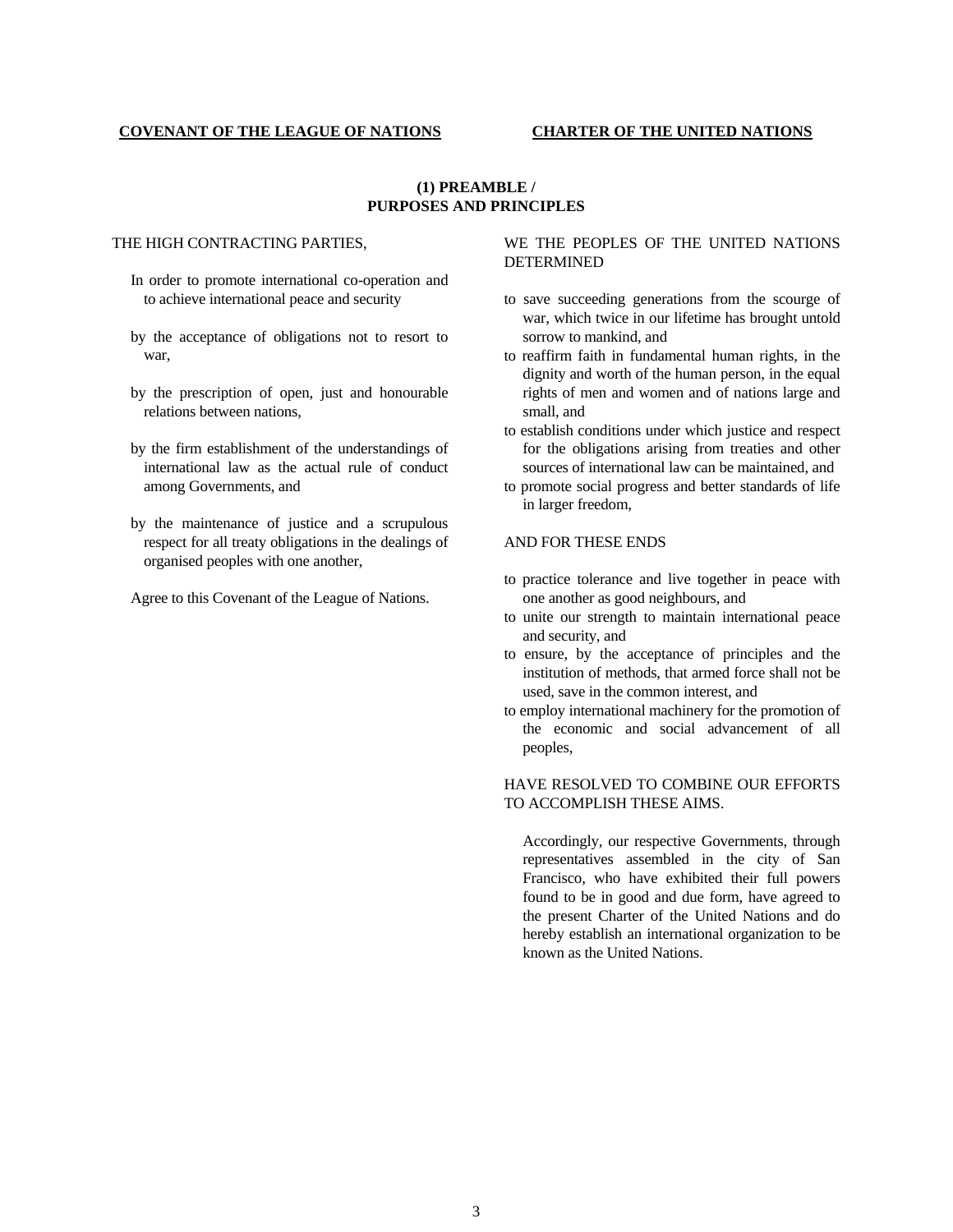# **CHAPTER I. PURPOSES AND PRINCIPLES**

Article 1

The Purposes of the United Nations are:

 1. To maintain international peace and security, and to that end: to take effective collective measures for the prevention and removal of threats to the peace, and for the suppression of acts of aggression or other breaches of the peace, and to bring about by peaceful means, and in conformity with the principles of justice and international law, adjustment or settlement of international disputes or situations which might lead to a breach of the peace;

 2. To develop friendly relations among nations based on respect for the principle of equal rights and self-determination of peoples, and to take other appropriate measures to strengthen universal peace;

 3. To achieve international cooperation in solving international problems of an economic, social, cultural, or humanitarian character, and in promoting and encouraging respect for human rights and for fundamental freedoms for all without distinction as to race, sex, language, or religion; and

 4. To be a centre for harmonizing the actions of nations in the attainment of these common ends.

## Article 2

 The Organization and its Members, in pursuit of the Purposes stated in Article 1, shall act in accordance with the following Principles.

 1. The Organization is based on the principle of the sovereign equality of all its Members.

 2. All Members, in order to ensure to all of them the rights and benefits resulting from membership, shall fulfil in good faith the obligations assumed by them in accordance with the present Charter.

 3. All Members shall settle their international disputes by peaceful means in such a manner that international peace and security, and justice, are not endangered,

 4. All Members shall refrain in their international relations from the threat or use of force against the territorial integrity or political independence of any state, or in any other manner inconsistent with the Purposes of the United Nations.

 5. All Members shall give the United Nations every assistance in any action it takes in accordance with the present Charter, and shall refrain from giving assistance to any state against which the United Nations is taking preventive or enforcement action.

 6. The Organization shall ensure that states which are not Members of the United Nations act in accordance with these Principles so far as may be necessary for the maintenance of international peace and security.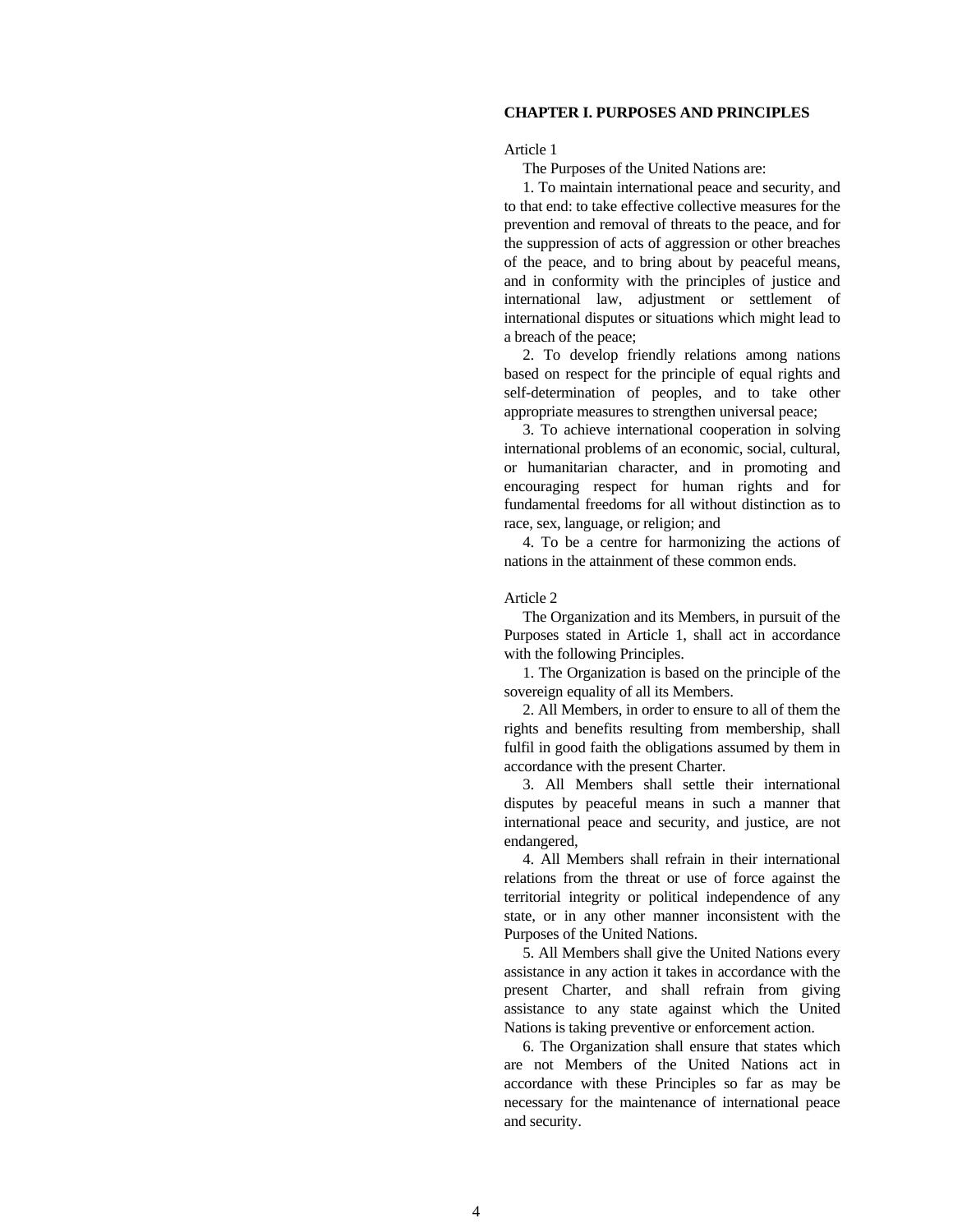7. Nothing contained in the present Charter shall authorize the United Nations to intervene in matters which are essentially within the domestic jurisdiction of any state or shall require the Members to submit such matters to settlement under the present Charter; but this principle shall not prejudice the application of enforcement measures under Chapter VII.

# **1. MEMBERSHIP AND WITHDRAWAL**

 1. The original Members of the League of Nations shall be those of the Signatories which are named in the Annex to this Covenant and also such of those other States listed in the Annex as shall accede without reservation to this Covenant. Such accession shall be effected by a Declaration deposited with the Secretariat within two months of the coming into force of the Covenant. Notice thereof shall be sent to all other Members of the League.

 2. All fully self-governing State, Dominion or Colony not named in the Annex may become a Member of the League if its admission is agreed to by two-thirds of the Assembly, provided that it shall give effective guarantees of its sincere intention to observe its international obligations, and shall accept such regulations as may be prescribed by the League in regard to its military, naval and air forces and armaments.

 3. Any Member of the League may, after two years notice of its intention to do so, withdraw from the League, provided that all its international obligations and all its obligations under this Covenant shall have been fulfilled at the time of its withdrawal.

# **(2) MEMBERSHIP CHAPTER II. MEMBERSHIP**

## Article 3

 The original Members of the United Nations shall be the states which, having participated in the United Nations Conference on International Organization at San Francisco, or having previously signed the Declaration by United Nations of January 1, 1942, sign the present Charter and ratify it in accordance with Article 110.

## Article 4

 1. Membership in the United Nations is open to all other peace-loving states which accept the obligations contained in the present Charter and, in the judgment of the Organization, are able and willing to carry out these obligations.

 2. The admission of any such state to membership in the United Nations will be effected by a decision of the General Assembly upon the recommendation of the Security Council.

#### Article 5

 A Member of the United Nations against which preventive or enforcement action has been taken by the Security Council may be suspended from the exercise of the rights and privileges of membership by the General Assembly upon the recommendation of the Security Council. The exercise of these rights and privileges may be restored by the Security Council.

#### Article 6

 A Member of the United Nations which has persistently violated the principles contained in the present Charter may be expelled from the Organization by the General Assembly upon the recommendation of the Security Council.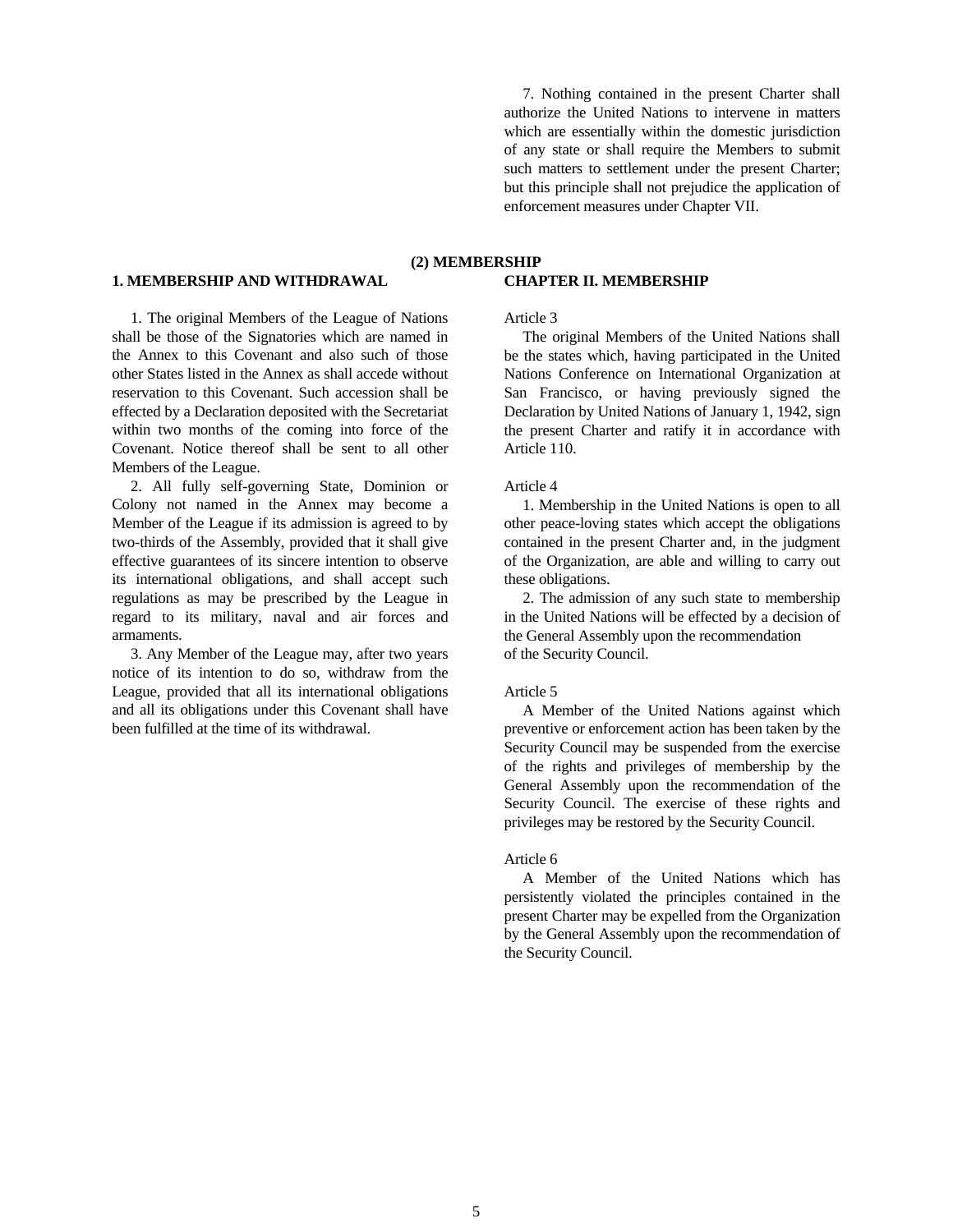## **ARTICLE 2. EXECUTIVE ORGANS**

 The action of the League under this Covenant shall be effected through the instrumentality of an Assembly and of a Council, with a permanent Secretariat.

## **CHAPTER III. ORGANS**

Article 7

 1. There are established as the principle organs of the United Nations: a General Assembly, a Security Council, an Economic and Social Council, a Trusteeship Council, an International Court of Justice, and a Secretariat.

 2. Such subsidiary organs as may be found necessary may be established in accordance with the present Charter.

#### Article 8

 The United Nations shall place no restrictions on the eligibility of men and women to participate in any capacity and under conditions of equality in its principle and subsidiary organs.

# **(4) ASSEMBLY CHAPTER IV. THE GENERAL ASSEMBLY**

#### **ARTICLE 3. ASSEMBLY**

 1. The Assembly shall consist of Representatives of the Members of the League.

 2. The Assembly shall meet at stated intervals and from time to time as occasion may require at the Seat of the League or at such other place as may be decided upon.

 3. The Assembly may deal at its meetings with any matter within the sphere of action of the League or affecting the peace of the world.

 4. At meetings of the Assembly, each Member of the League shall have one vote, and may have not more than three Representatives.

#### **COMPOSITION**

Article 9

 1. The General Assembly shall consist of all the Members of the United Nations.

 2. Each Member shall have not more than five representatives in the General Assembly.

# FUNCTIONS AND POWERS

# Article 10

 The General Assembly may discuss any questions or any matters within the scope of the present Charter or relating to the powers and functions of any organs provided for in the present Charter, and, except as provided in Article 12, may make recommendations to the Members of the United Nations or to the Security Council or to both on any such questions or matters.

## Article 11

 1. The General Assembly may consider the general principles of cooperation in the maintenance of international peace and security, including the principles governing disarmament and the regulation of armaments, and may make recommendations with regard to such principles to the Members or to the Security Council or to both.

 2. The General Assembly may discuss any questions relating to the maintenance of international peace and security brought before it by any Member of the United Nations, or by the Security Council, or by a state which is not a member of the United Nations in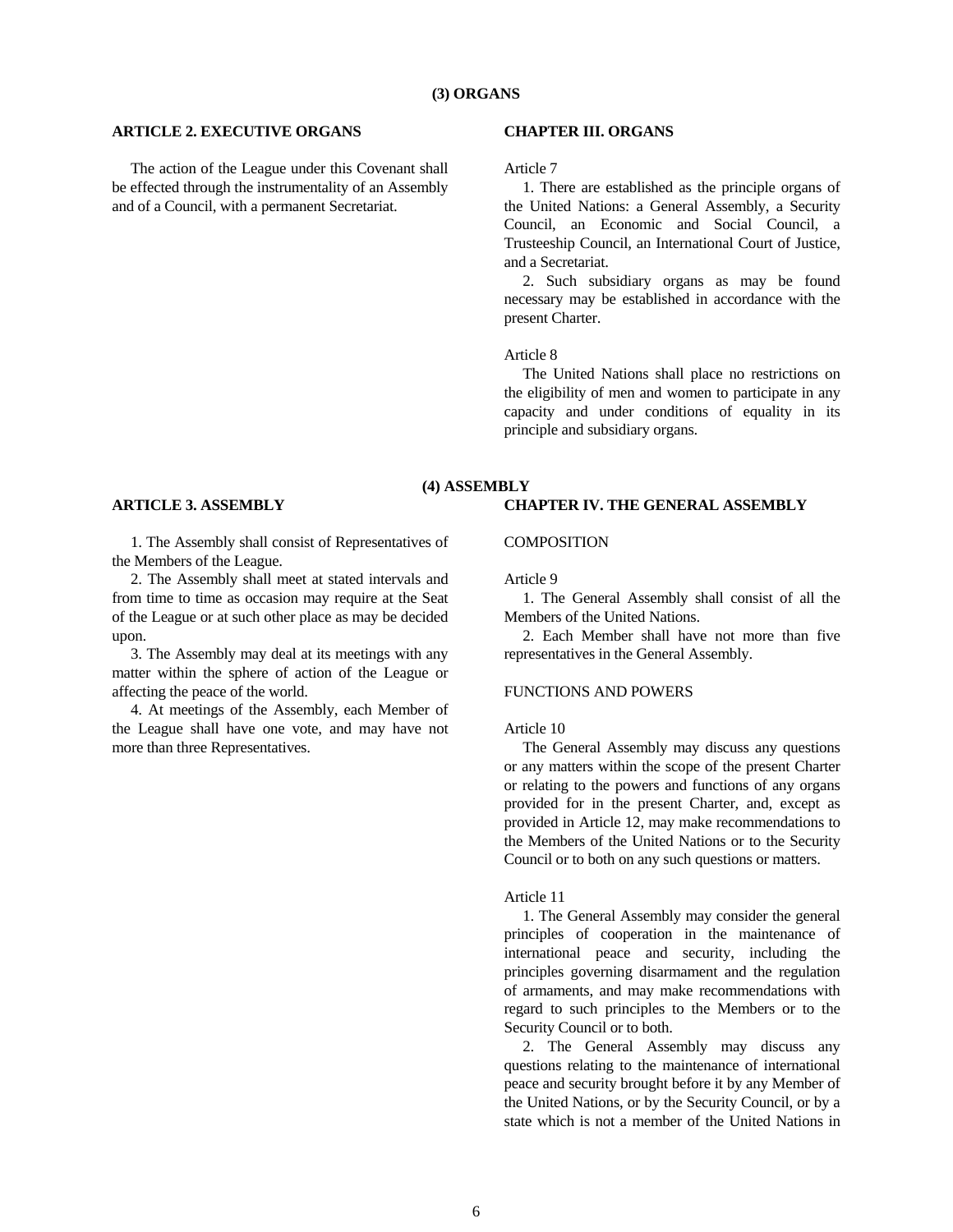accordance with Article 35, paragraph 2, and, except as provided in Article 12, may make recommendations with regard to any such questions to the state or states concerned or to the Security Council or to both. Any such questions on which action is necessary shall be referred to the Security Council by the General Assembly either before or after discussion.

 3. The General Assembly may call the attention of the Security Council to situations which are likely to endanger international peace and security.

 4. The powers of the General Assembly set forth in this Article shall not limit the general scope of Article 10.

#### Article 12

 1. While the Security Council is exercising in respect of any dispute or situation the functions assigned to it in the present Charter, the General Assembly shall not make any recommendations with regard to that dispute or situation unless the Security Council so requests.

 2. The Secretary-General, with the consent of the Security Council, shall notify the General Assembly at each session of any matters relative to the maintenance of international peace and security which are being dealt with by the Security Council and shall similarly notify the General Assembly, or the Members of the United Nations if the General Assembly is not in session, immediately the Security Council ceases to deal with such matters.

#### Article 13

 1. The General Assembly shall initiate studies and make recommendations for the purpose of:

 a. promoting international cooperation in the political field and encouraging the progressive development of international law and its codification;

 b. promoting international cooperation in the economic, social, cultural, educational, and health fields, and assisting in the realization of human rights and fundamental freedoms for all without distinction as to race, sex, language, or religion.

 2. The further responsibilities, functions, and powers of the General Assembly with respect to matters mentioned in paragraph 1 (b) above are set forth in Chapters IX and X.

#### Article 14

 Subject to the provisions of Article 12, the General Assembly may recommend measures for the peaceful adjustment of any situation, regardless of origin, which it deems likely to impair the general welfare or friendly relations among nations, including situations resulting from a violation of the provisions of the present Charter setting forth the Purposes and Principles of the United Nations.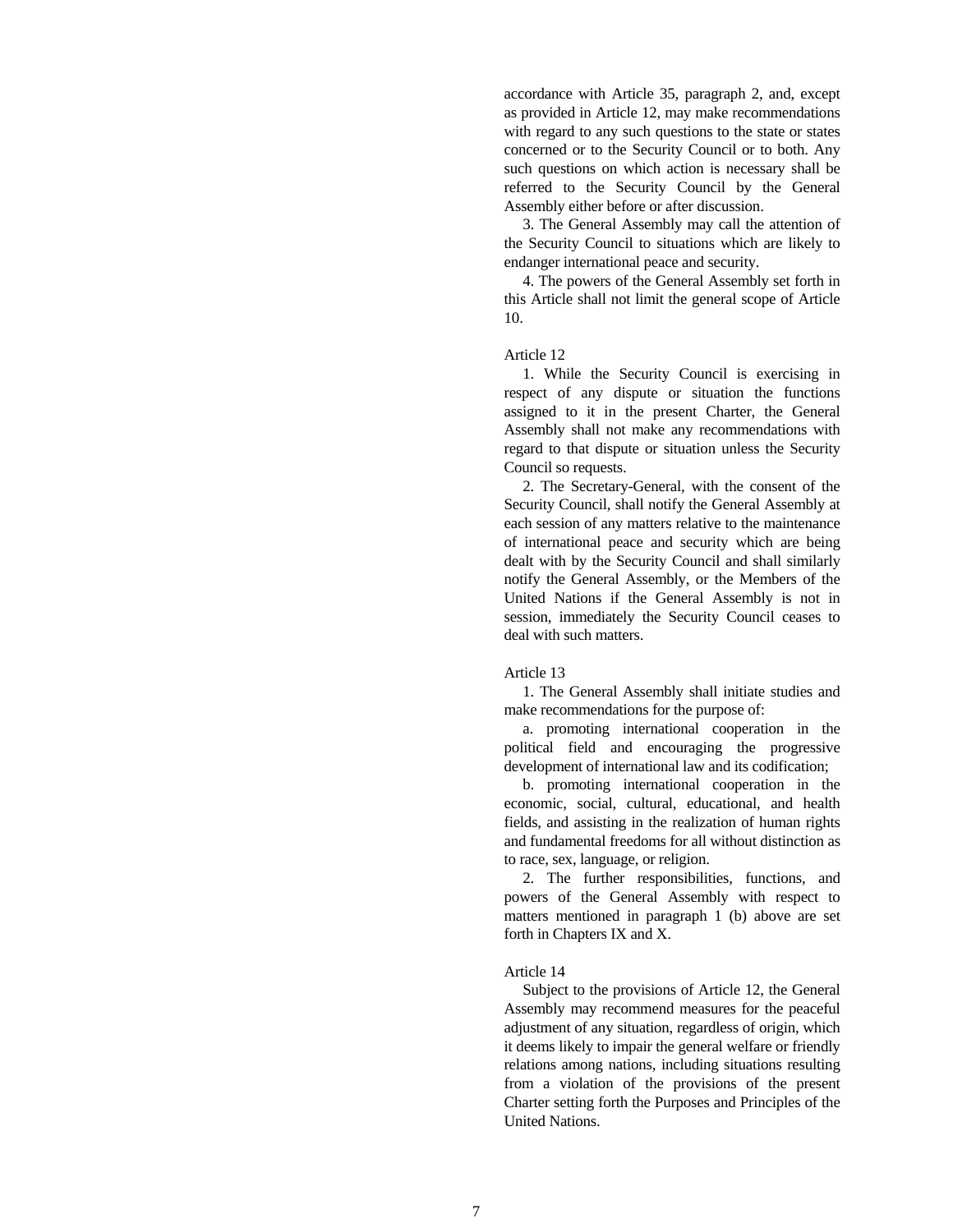# Article 15

 1. The General Assembly shall receive and consider annual and special reports from the Security Council; these reports shall include an account of the measures that the Security Council has decided upon or taken to maintain international peace and security.

 2. The General Assembly shall receive and consider reports from the other organs of the United Nations.

## Article 16

 The General Assembly shall perform such functions with respect to the international trusteeship system as are assigned to it under Chapters XII and XIII, including the approval of the trusteeship agreements for areas not designated as strategic.

#### Article 17

 1. The General Assembly shall consider and approve the budget of the Organization.

 2. The expenses of the Organization shall be borne by the Members as apportioned by the General Assembly.

 3. The General Assembly shall consider and approve any financial and budgetary arrangements with specialized agencies referred to in Article 57 and shall examine the administrative budgets of such specialized agencies with a view to making recommendations to the agencies concerned.

#### VOTING

## Article 18

 1. Each member of the General Assembly shall have one vote.

 2. Decisions of the General Assembly on important questions shall be made by a two-thirds majority of the members present and voting. These questions shall include: recommendations with respect to the maintenance of international peace and security, the election of the non-permanent members of the Security Council, the election of the members of the Economic and Social Council, the election of members of the Trusteeship Council in accordance with paragraph 1 (c) of Article 86, the admission of new Members to the United Nations, the suspension of the rights and privileges of membership, the expulsion of Members, questions relating to the operation of the trusteeship system, and budgetary questions.

 3. Decisions on other questions, including the determination of additional categories of questions to be decided by a two-thirds majority, shall be made by a majority of the members present and voting.

Article 19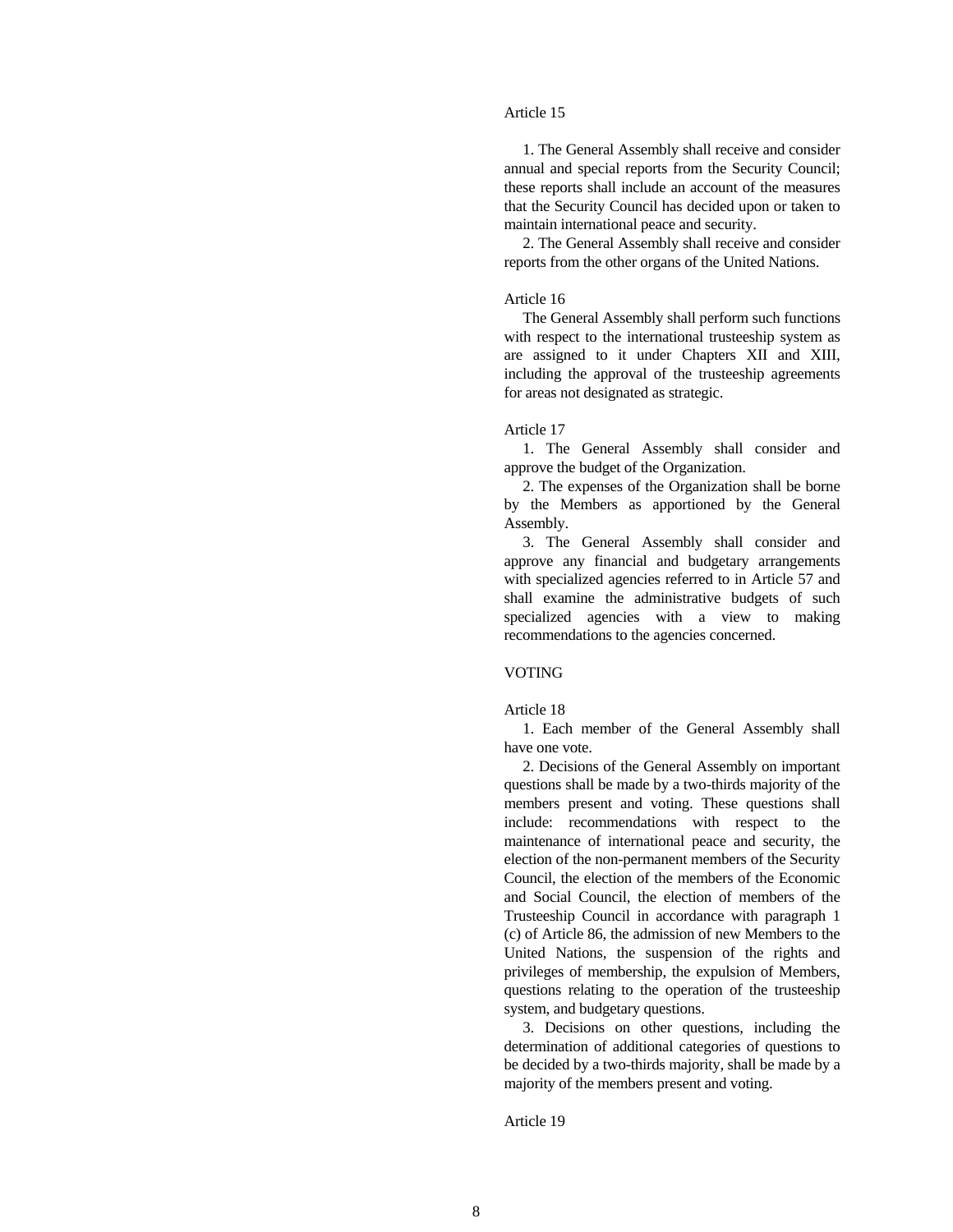A Member of the United Nations which is in arrears in the payment of its financial contributions to the Organization shall have no vote in the General Assembly if the amount of its arrears equals or exceeds the amount of the contributions due from it for the preceding two full years. The General Assembly may, nevertheless, permit such a Member to vote if it is satisfied that the failure to pay is due to conditions beyond the control of the member.

# **PROCEDURE**

# Article 20

 The General Assembly shall meet in regular annual sessions and in such special sessions as occasion may require. Special sessions shall be convoked by the Secretary-General at the request of the Security Council or of a majority of the Members of the United Nations.

#### Article 21

 The General Assembly shall adopt its own rules of procedure. It shall elect its President for each session.

## Article 22

 The General Assembly may establish such subsidiary organs as it deems necessary for the performance of its functions.

**CHAPTER V. THE SECURITY COUNCIL**

# **(5) COUNCIL**

## **ARTICLE 4. COUNCIL**

 1. The Council shall consist of Representatives of the Principal Allied and Associated Powers, together with Representatives of four other Members of the League. These four Members of the League shall be selected by the Assembly from time to time in its discretion. Until the appointment of the Representatives of the four Members of the League first selected by the Assembly, Representatives of Belgium, Brazil, Spain and Greece shall be Members of the Council.

 2. With the approval of the majority of the Assembly, the Council may name additional Members of the League whose Representatives shall always be Members of the Council; the Council with like approval may increase the number of Members of the League to be selected by the Assembly for representation on the Council.

 *2. bis. The Assembly shall fix by a two-thirds' majority the rules dealing with the election of the nonpermanent Members of the Council, and particularly such regulations as relate to their term of office and the conditions of re-eligibility.*

3. The Council shall meet from time to time as

## **COMPOSITION**

## Article 23

 1. The Security Council shall consist of *fifteen* Members of the United Nations. The Republic of China, France, the Union of Soviet Socialist Republics, the United Kingdom of Great Britain and Northern Ireland, and the United States of America shall be permanent members of the Security Council. The General Assembly shall elect *ten* other Members of the United Nations to be non-permanent members of the Security Council, due regard being specially paid, in the first instance to the contribution of Members of the United Nations to the maintenance of international peace and security and to the other purposes of the Organization, and also to equitable geographical distribution.

 2. The non-permanent members of the Security Council shall be elected for a term of two years. In the first election of the non-permanent members *after the increase of the membership of the Security Council from eleven to fifteen, two of the four additional members* shall be chosen for a term of one year. A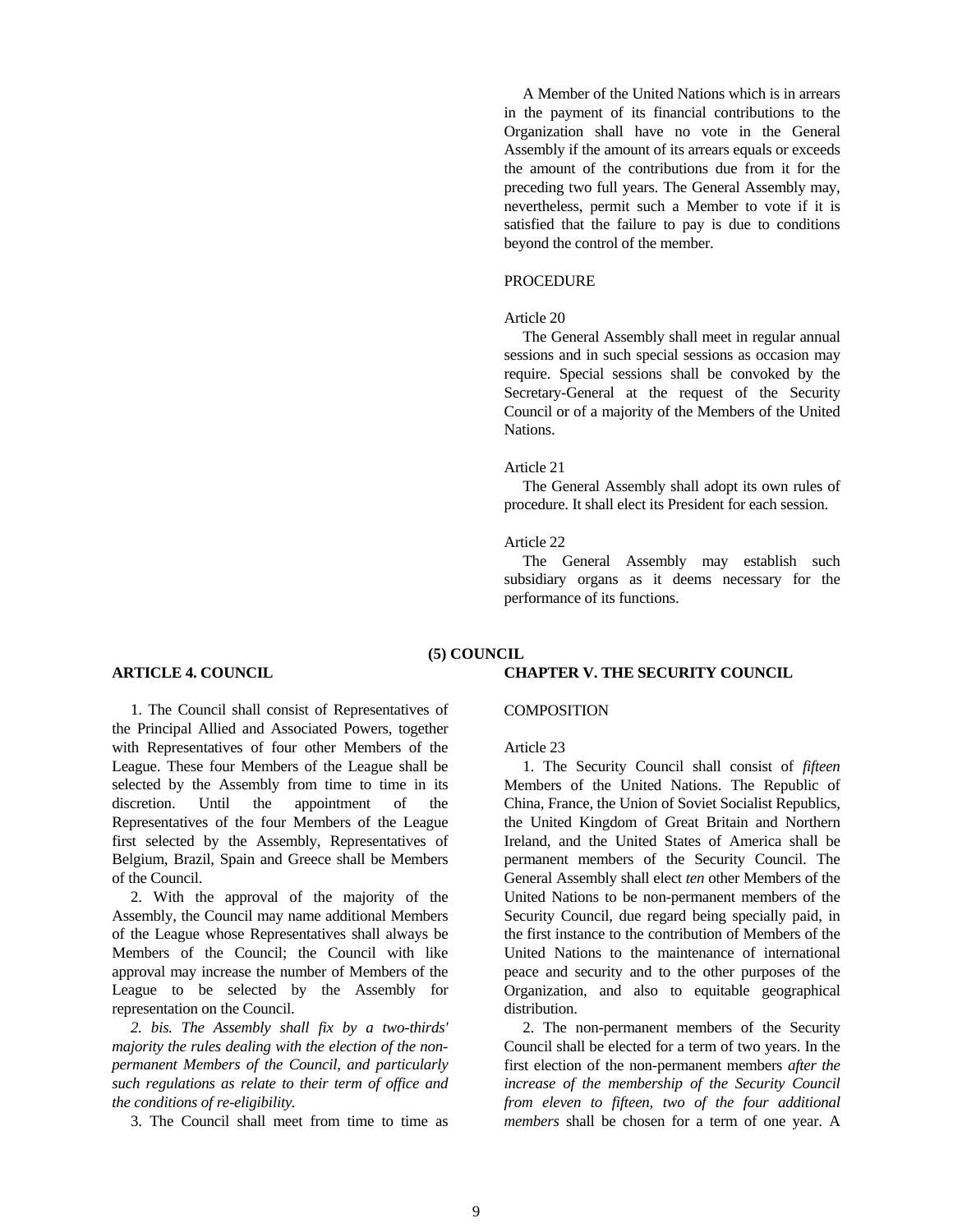occasion may require, and at least once a year, at the Seat of the League, or at such other place as may be decided upon.

 4. The Council may deal at its meetings with any matter within the sphere of action of the League or affecting the peace of the world.

 5. Any Member of the League not represented on the Council shall be invited to send a Representative to sit as a member at any meeting of the Council during the consideration of matters specially affecting the interests of that Member of the League.

 6. At meetings of the Council, each Member of the League represented on the Council shall have one vote, and may have not more than one Representative.

retiring member shall not be eligible for immediate reelection.

 3. Each member of the Security Council shall have one representative.

# FUNCTIONS AND POWERS

#### Article 24

 1. In order to ensure prompt and effective action by the United Nations, its Members confer on the Security Council primary responsibility for the maintenance of international peace and security, and agree that in carrying out its duties under this responsibility the Security Council acts on their behalf.

 2. In discharging these duties the Security Council shall act in accordance with the Purposes and Principles of the United Nations. The specific powers granted to the Security Council for the discharge of these duties are laid down in Chapters VI, VII, VIII, and XII.

 3. The Security Council shall submit annual and, when necessary, special reports to the General Assembly for its consideration.

## Article 25

 The Members of the United Nations agree to accept and carry out the decisions of the Security Council in accordance with the present Charter.

#### Article 26

 In order to promote the establishment and maintenance of international peace and security with the least diversion for armaments of the world's human and economic resources, the Security Council shall be responsible for formulating, with the assistance of the Military Staff Committee referred to in Article 47, plans to be submitted to the Members of the United Nations for the establishment of a system for the regulation of armaments.

## VOTING

#### Article 27

 1. Each member of the Security Council shall have one vote.

 2. Decisions of the Security Council on procedural matters shall be made by an affirmative vote of *nine* members.

 3. Decisions of the Security Council on all other matters shall be made by an affirmative vote of *nine* members including the concurring votes of the permanent members; provided that, in decisions under Chapter VI, and under paragraph 3 of Article 52, a party to a dispute shall abstain from voting.

## **PROCEDURE**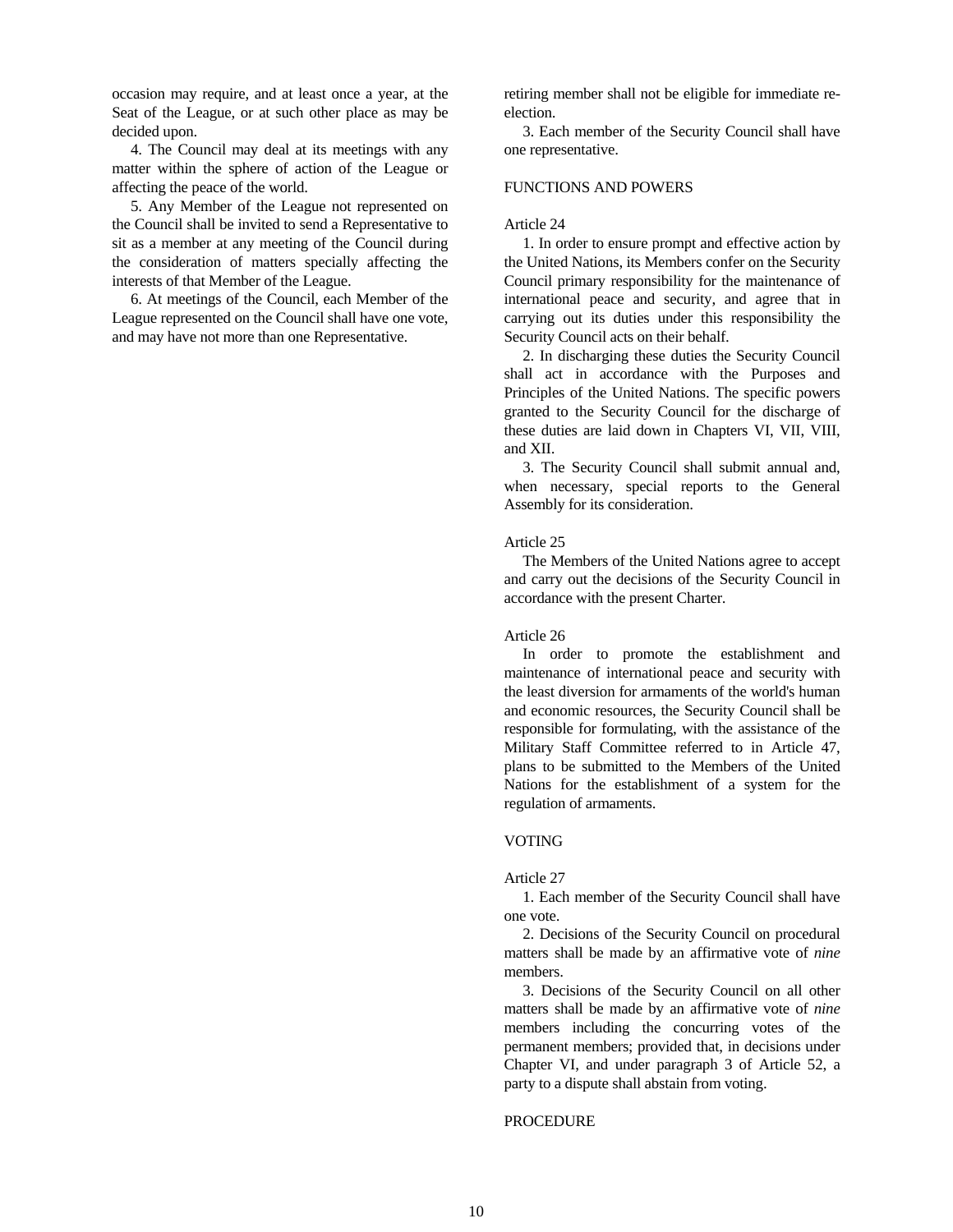# Article 28

 1. The Security Council shall be so organized as to be able to function continuously. Each member of the Security Council shall for this purpose be represented at all times at the seat of the Organization.

 2. The Security Council shall hold periodic meetings at which each of its members may, if it so desires, be represented by a member of the government or by some other specially designated representative.

 3. The Security Council may hold meetings at such places other than the seat of the Organization as in its judgment will best facilitate its work.

#### Article 29

 The Security Council may establish such subsidiary organs as it deems necessary for the performance of its functions.

## Article 30

 The Security Council shall adopt its own rules of procedure, including the method of selecting its President.

## Article 31

 Any Member of the United Nations which is not a member of the Security Council may participate, without vote, in the discussion of any question brought before the Security Council whenever the latter considers that the interests of that Member are specially affected.

#### Article 32

 Any Member of the United Nations which is not a member of the Security Council or any state which is not a Member of the United Nations, if it is a party to a dispute under consideration by the Security Council, shall be invited to participate, without vote, in the discussion relating to the dispute. The Security Council shall lay down such conditions as it deems just for the participation of a state which is not a Member of the United Nations.

(for assessments of expenses, see Article 17 in section 4)

# **(6) VOTING AND PROCEDURE**

# **ARTICLE 5. VOTING AND PROCEDURE**

 1. Except where otherwise expressly provided in this Covenant or by the terms of the present Treaty, decisions at any meeting of the Assembly or of the Council shall require the agreement of all the Members of the League represented at the meeting.

(see under each body: General Assembly (section 4), Security Council (section 5), Economic and Social Council (section 16), Trusteeship Council (section 15))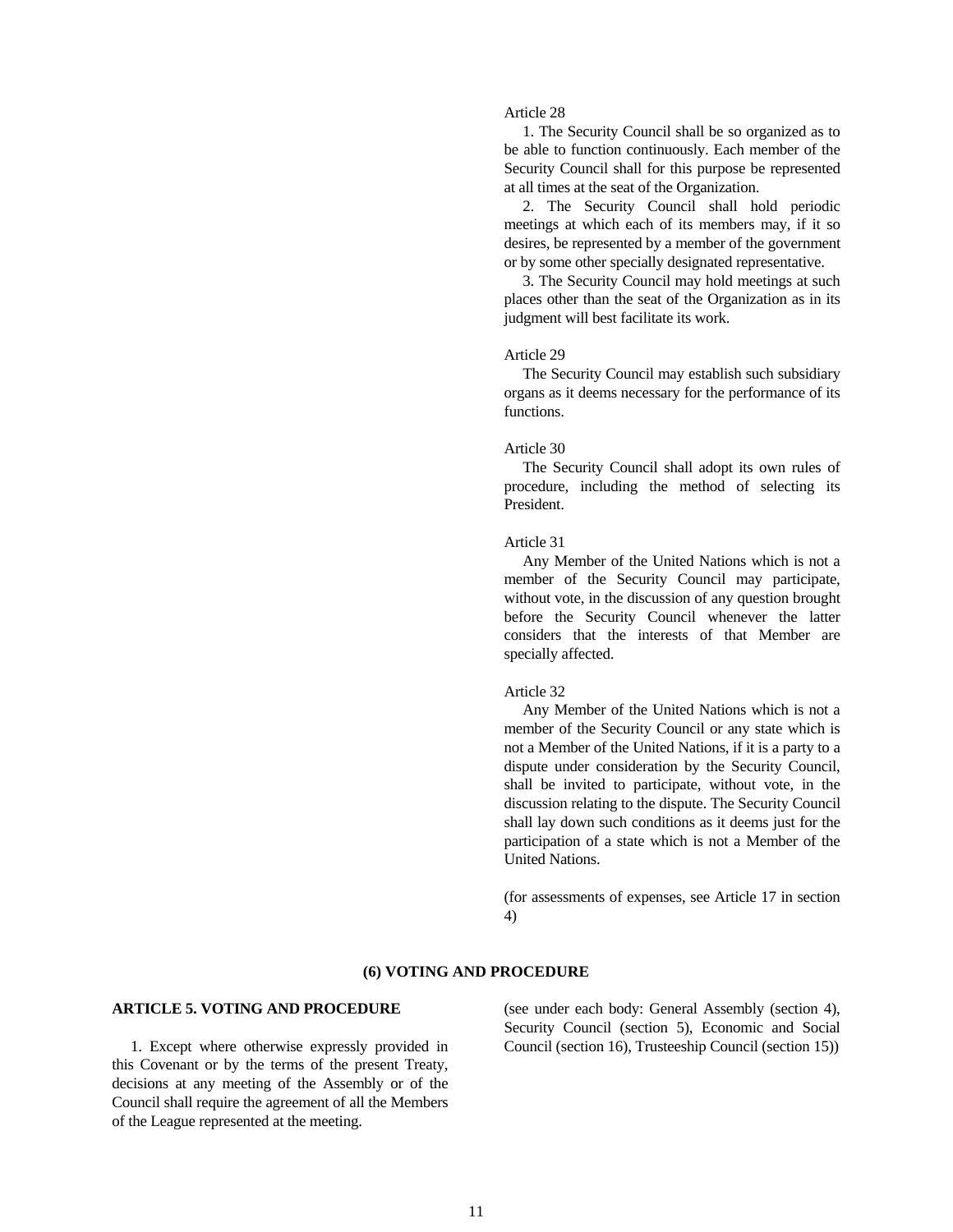2. All matters of procedure at meetings of the Assembly or of the Council, including the appointment of Committees to investigate particular matters, shall be regulated by the Assembly or by the Council and may be decided by a majority of the Members of the League represented at the meeting.

 3. The first meeting of the Assembly and the first meeting of the Council shall be summoned by the President of the United States of America.

# **(7) SECRETARIAT AND EXPENSES**

## **ARTICLE 6. SECRETARIAT AND EXPENSES**

 1. The permanent Secretariat shall be established at the Seat of the League. The Secretariat shall comprise a Secretary-General and such secretaries and staff as may be required.

 2. The first Secretary-General shall be the person named in the Annex; thereafter the Secretary-General shall be appointed by the Council with the approval of the majority of the Assembly.

 3. The secretaries and staff of the Secretariat shall be appointed by the Secretary-General with the approval of the Council.

 4. The Secretary-General shall act in that capacity at all meetings of the Assembly and of the Council.

 *5. The expenses of the League shall be borne by the Members of the League in the proportion decided by the Assembly.*

#### **CHAPTER XV. THE SECRETARIAT**

Article 97

 The Secretariat shall comprise a Secretary-General and such staff as the Organization may require. The Secretary-General shall be appointed by the General Assembly upon the recommendation of the Security Council. He shall be the chief administrative officer of the Organization.

#### Article 98

 The Secretary-General shall act in that capacity in all meetings of the General Assembly, of the Security Council, of the Economic and Social Council and of the Trusteeship Council, and shall perform such other functions as are entrusted to him by these organs. The Secretary-General shall make an annual report to the General Assembly on the work of the Organization.

#### Article 99

 The Secretary-General may bring to the attention of the Security Council any matter which in his opinion may threaten the maintenance of international peace and security.

## Article 100

 1. In the performance of their duties the Secretary-General and the staff shall not seek or receive instructions from any government or from another authority external to the Organization. They shall refrain from any action which might reflect on their position as international officials responsible only to the Organization.

 2. Each Member of the United Nations undertakes to respect the exclusively international character of the responsibilities of the Secretary-General and the staff and not to seek to influence them in the discharge of their responsibilities.

## Article 101

 1. The staff shall be appointed by the Secretary-General under regulations established by the General Assembly.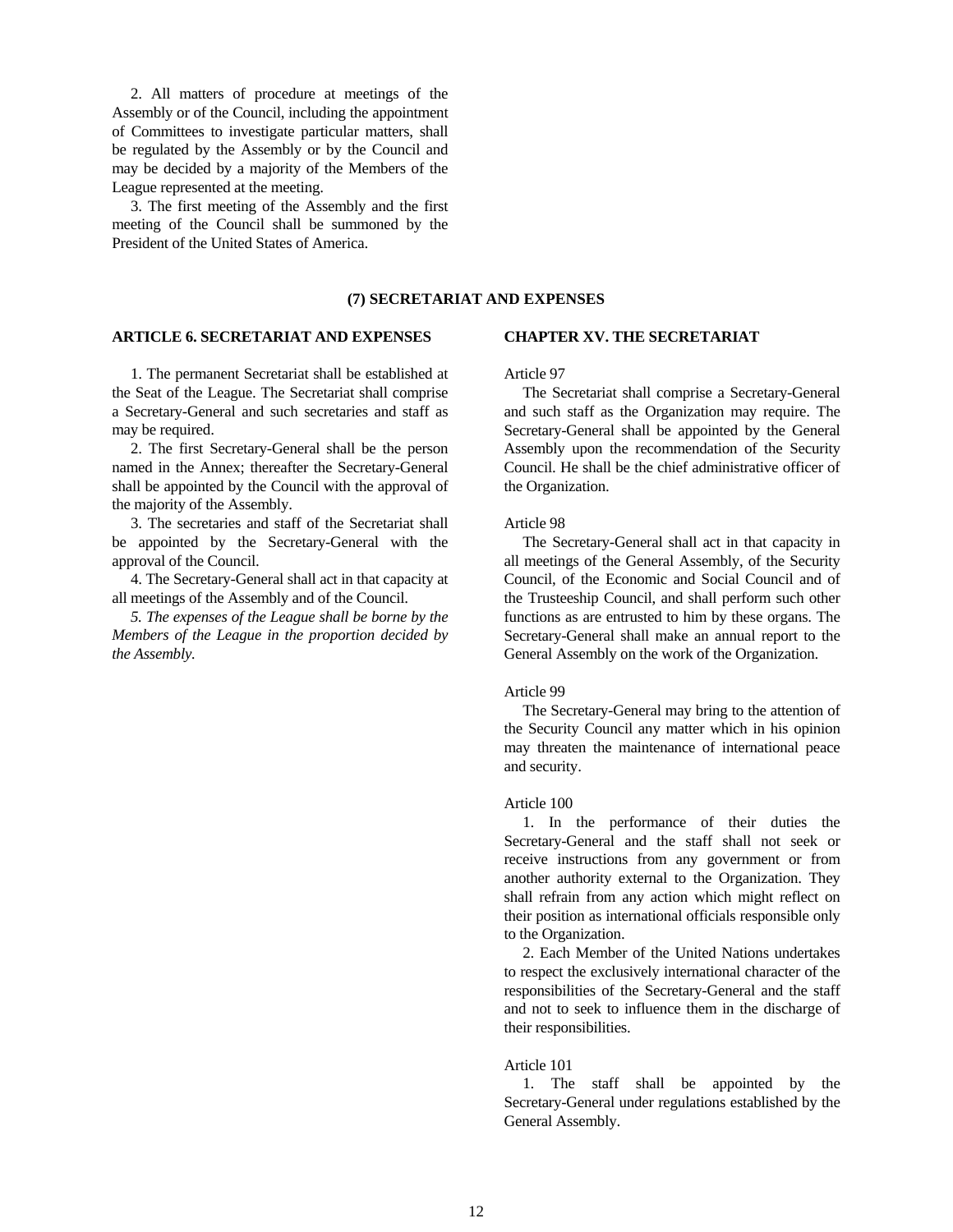2. Appropriate staffs shall be permanently assigned to the Economic and Social Council, the Trusteeship Council, and, as required, to other organs of the United Nations. These staffs shall form a part of the Secretariat.

 3. The paramount consideration in the employment of the staff and in the determination of the conditions of service shall be the necessity of securing the highest standards of efficiency, competence, and integrity. Due regard shall be paid to the importance of recruiting the staff on as wide a geographical basis as possible.

# **(8) SEAT & IMMUNITIES**

# **ARTICLE 7. SEAT, QUALIFICATIONS OF OFFICIALS, IMMUNITIES**

1. The Seat of the League is established at Geneva.

 2. The Council may at any time decide that the Seat of the League shall be established elsewhere.

 3. All positions under or in connection with the League, including the Secretariat, shall be open equally to men and women.

 4. Representatives of the Members of the League and officials of the League when engaged in the business of the League shall enjoy diplomatic privileges and immunities.

 5. The buildings and other property occupied by the League or its officials or by Representatives attending its meetings shall be inviolable.

Article 104

 The Organization shall enjoy in the territory of each of its Members such legal capacity as may be necessary for the exercise of its functions and the fulfilment of its purposes.

Article 105

 1. The Organization shall enjoy in the territory of each of its Members such privileges and immunities as are necessary for the fulfilment of its Purposes.

 2. Representatives of the Members of the United Nations and officials of the Organization shall similarly enjoy such privileges and immunities as are necessary for the independent exercise of their functions in connection with the Organization.

 3. The General Assembly may make recommendations with a view to determining the details of the application of paragraphs 1 and 2 of this Article or may propose conventions to the Members of the United Nations for this purpose.

## **(9) REDUCTION OF ARMAMENTS**

# **ARTICLE 8. REDUCTION OF ARMAMENTS**

 1. The Members of the League recognise that the maintenance of peace requires the reduction of national armaments to the lowest point consistent with national safety and the enforcement by common action of international obligations.

 2. The Council, taking account of the geographical situation and circumstances of each State, shall formulate plans for such reduction for the consideration and action of the several Governments.

 3. Such plans shall be subject to reconsideration and revision at least every ten years.

 4. After these plans have been adopted by the several Governments, the limits of armaments therein fixed shall not be exceeded without the concurrence of the Council.

(see Articles 26 and 47 in sections 5 and 10, respectively)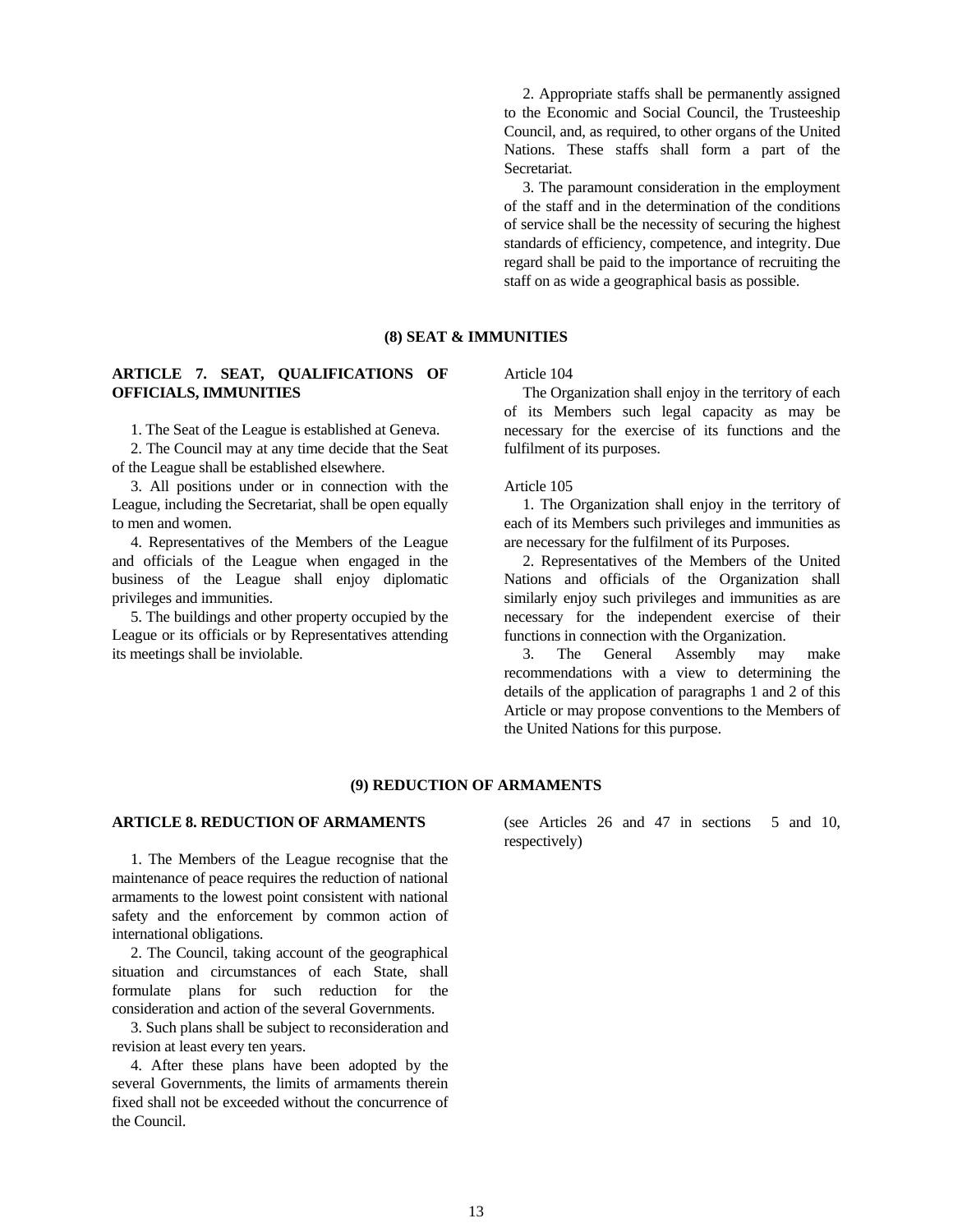5. The Members of the League agree that the manufacture by private enterprise of munitions and implements of war is open to grave objections. The Council shall advise how the evil effects attendant upon such manufacture can be prevented, due regard being had to the necessities of those Members of the League which are not able to manufacture the munitions and implements of war necessary for their safety.

 6. The Members of the League undertake to interchange full and frank information as to the scale of their armaments, their military, naval and air programmes and the condition of such of their industries as are adaptable to warlike purposes.

# **ARTICLE 9. PERMANENT MILITARY, NAVEL AND AIR COMMISSION**

 A permanent Commission shall be constituted to advise the Council on the execution of the provisions of Articles 1 and 8 and on military, naval and air questions generally.

(cf. Military Staff Committee responsibilities, given in Article 26 and 47)

# **(10) GUARANTEES AGAINST AGGRESSION - ENFORCEMENT**

# **ARTICLE 10. GUARANTIES AGAINST AGGRESSION**

 The Members of the League undertake to respect and preserve as against external aggression the territorial integrity and existing political independence of all Members of the League. In case of any such aggression or in case of any threat or danger of such aggression, the Council shall advise upon the means by which this obligation shall be fulfilled.

# **ARTICLE 11. ACTION IN CASE OF WAR OR THREAT OF WAR**

 1. Any war or threat of war, whether immediately affecting any of the Members of the League or not, is hereby declared a matter of concern to the whole League, and the League shall take any action that may be deemed wise and effectual to safeguard the peace of nations. In case any such emergency should arise, the Secretary-General shall, upon the request of any member of the League, forthwith summon a meeting of the Council.

 2. It is also declared to be the friendly right of each Member of the League to bring to the attention of the Assembly or of the Council any circumstance whatever affecting international relations which threatens to disturb international peace or the good understanding between nations upon which peace depends.

# **CHAPTER VII. ACTION WITH RESPECT TO THREATS TO THE PEACE, BREACHES OF THE PEACE, AND ACTS OF AGGRESSION**

#### Article 39

The Security Council shall determine the existence of any threat to the peace, breach of the peace, or act of aggression and shall make recommendations, or decide what measures shall be taken in accordance with Articles 41 and 42, to maintain or restore international peace and security.

# Article 40

 In order to prevent an aggravation of the situation, the Security Council may, before making the recommendations or deciding upon the measures provided for in Article 39, call upon the parties concerned to comply with such provisional measures as it deems necessary or desirable. Such provisional measures shall be without prejudice to the rights, claims, or position of the parties concerned. The Security Council shall duly take account of failure to comply with such provisional measures.

# Article 41

 The Security Council may decide what measures not involving the use of armed force are to be employed to give effect to its decisions, and it may call upon the Members of the United Nations to apply such measures. These may include complete or partial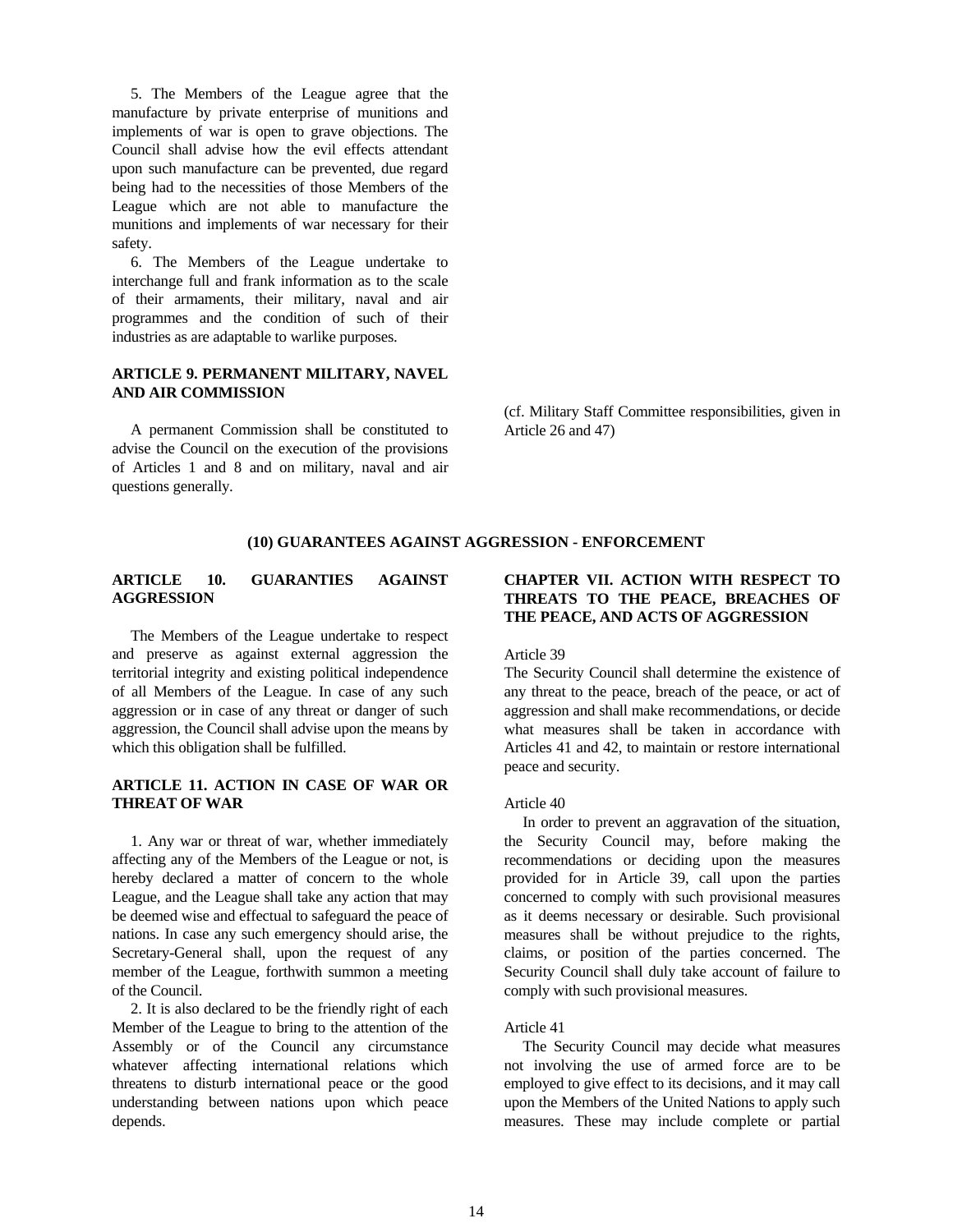# **ARTICLE 16. SANCTIONS OF PACIFIC SETTLEMENT**

 1. Should any Member of the League resort to war in disregard of its covenants under Articles 12, 13 or 15, it shall, *ipso facto*, be deemed to have committed an act of war against all other Members of the League, which hereby undertake immediately to subject it to the severance of all trade or financial relations, the prohibition of all intercourse between their nationals and the nationals of the Covenant-breaking State, and the prevention of all financial, commercial or personal intercourse between the nationals of the Covenantbreaking State and the nationals of any other State, whether a Member of the League or not.

 2. It shall be the duty of the Council in such case to recommend to the several Governments concerned what effective military, naval or air force the Members of the League shall severally contribute to the armed forces to be used to protect the covenants of the League.

 3. The Members of the League agree, further, that they will mutually support one another in the financial and economic measures which are taken under this Article, in order to minimise the loss and inconvenience resulting from the above measures, and that they will mutually support one another in resisting any special measures aimed at one of their number by the Covenant-breaking State, and that they will take the necessary steps to afford passage through their territory to the forces of any of the Members of the League which are co-operating to protect the covenants of the League.

 4. Any member of the League which has violated any covenant of the League may be declared to be no longer a Member of the League by a vote of the Council concurred in by the Representatives of all the other Members of the League represented thereon.

interruption of economic relations and of rail, sea, air, postal, telegraphic, radio, and other means of communication, and the severance of diplomatic relations.

# Article 42

 Should the Security Council consider that measures provided for in Article 41 would be inadequate or have proved to be inadequate, it may take such action by air, sea, or land forces as may be necessary to maintain or restore international peace and security. Such action may include demonstrations, blockade, and other operations by air, sea, or land forces of Members of the United Nations.

## Article 43

 1. All Members of the United Nations, in order to contribute to the maintenance of international peace and security, undertake to make available to the Security Council, on its call and in accordance with a special agreement or agreements, armed forces, assistance, and facilities, including rights of passage, necessary for the purpose of maintaining international peace and security.

 2. Such agreement or agreements shall govern the numbers and types of forces, their degree of readiness and general location, and the nature of the facilities and assistance to be provided.

 3. The agreement or agreements shall be negotiated as soon as possible on the initiative of the Security Council. They shall be concluded between the Security Council and Members or between the Security Council and groups of Members and shall be subject to ratification by the signatory states in accordance with their respective constitutional processes.

#### Article 44

 When the Security Council has decided to use force it shall, before calling upon a Member not represented on it to provide armed forces in fulfilment of the obligations assumed under Article 43, invite that Member, if the Member so desires, to participate in the decisions of the Security Council concerning the employment of contingents of that Member's armed forces.

#### Article 45

 In order to enable the United Nations to take urgent military measures, Members shall hold immediately available national air-force contingents for combined international enforcement action. The strength and degree of readiness of these contingents and plans for their combined action shall be determined, within the limits laid down in the special agreement or agreements referred to in Article 43, by the Security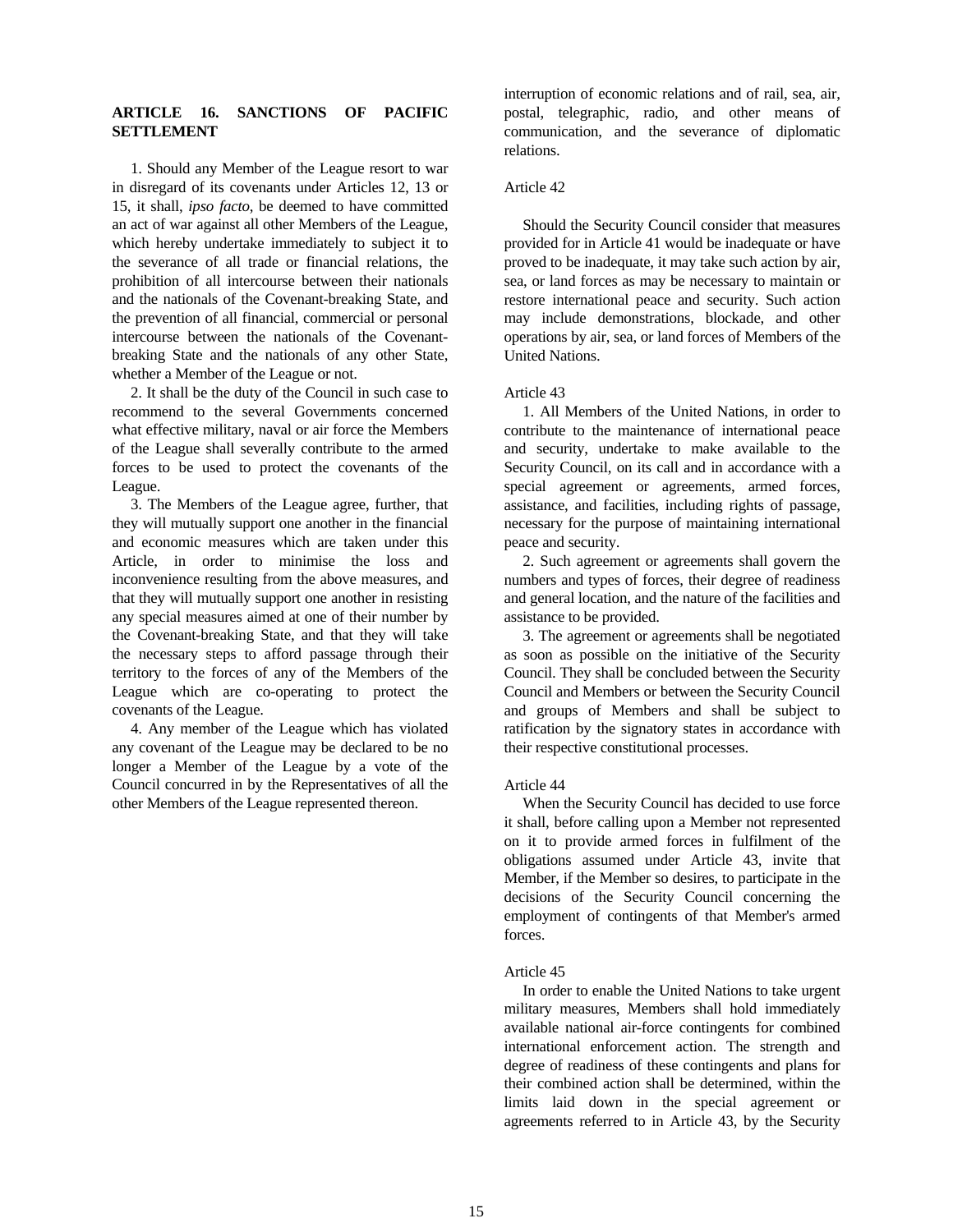Council with the assistance of the Military Staff Committee.

## Article 46

 Plans for the application of armed force shall be made by the Security Council with the assistance of the Military Staff Committee.

# Article 47

 1. There shall be established a Military Staff Committee to advise and assist the Security Council on all questions relating to the Security Council's military requirements for the maintenance of international peace and security, the employment and command of forces placed at its disposal, the regulation of armaments, and possible disarmament.

 2. The Military Staff Committee shall consist of the Chiefs of Staff of the permanent members of the Security Council or their representatives. Any Member of the United Nations not permanently represented on the Committee shall be invited by the Committee to be associated with it when the effective discharge of the Committee's responsibilities requires the participation of that Member in its work.

 3. The Military Staff Committee shall be responsible under the Security Council for the strategic direction of any armed forces placed at the disposal of the Security Council. Questions relating to the command of such forces shall be worked out subsequently.

 4. The Military Staff Committee, with the authorization of the Security Council and after consultation with appropriate regional agencies, may establish regional subcommittees.

## Article 48

 1. The action required to carry out the decisions of the Security Council for the maintenance of international peace and security shall be taken by all the Members of the United Nations or by some of them, as the Security Council may determine.

 2. Such decisions shall be carried out by the Members of the United Nations directly and through their action in the appropriate international agencies of which they are members.

#### Article 49

 The Members of the United Nations shall join in affording mutual assistance in carrying out the measures decided upon by the Security Council.

## Article 50

 If preventive or enforcement measures against any state are taken by the Security Council, any other state, whether a Member of the United Nations or not, which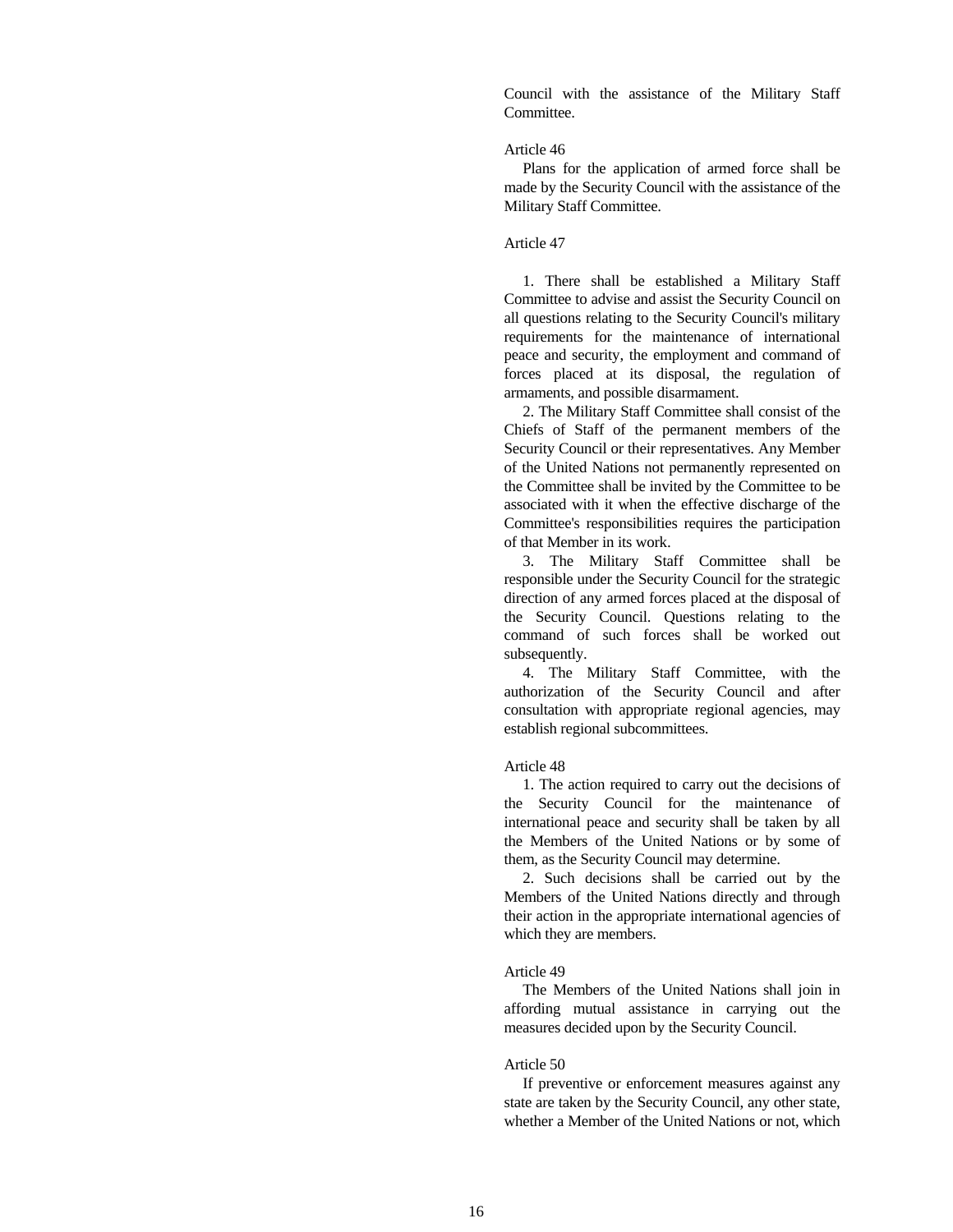finds itself confronted with special economic problems arising from the carrying out of those measures shall have the right to consult the Security Council with regard to a solution of those problems.

# Article 51

 Nothing in the present Charter shall impair the inherent right of individual or collective self-defence if an armed attack occurs against a Member of the United Nations, until the Security Council has taken the measures necessary to maintain international peace and security. Measures taken by Members in the exercise of this right of self-defence shall be immediately reported to the Security Council and shall not in any way affect the authority and responsibility of the Security Council under the present Charter to take at any time such action as it deems necessary in order to maintain or restore international peace and security.

## **(11) DISPUTE SETTLEMENT**

# **ARTICLE 12. DISPUTES TO BE SUBMITTED FOR SETTLEMENT**

 1. The Members of the League agree that if there should arise between them any dispute likely to lead to a rupture they will submit the matter either to arbitration *or judicial settlement* or to inquiry by the Council, and they agree in no case to resort to war until three months after the award by the arbitrators *or the judicial decision*, or the report by the Council.

 2. In any case under this article the award of the arbitrators *or the judicial decision* shall be made within a reasonable time, and the report of the Council shall be made within six months after the submission of the dispute.

# **ARTICLE 13. ARBITRATION OR JUDICIAL SETTLEMENT**

 1. The Members of the League agree that whenever any dispute shall arise between them which they recognise to be suitable for submission to arbitration *or judicial settlement*, and which cannot be satisfactorily settled by diplomacy, they will submit the whole subject-matter to arbitration *or judicial settlement*.

 2. Disputes as to the interpretation of a treaty, as to any question of international law, as to the existence of any fact which, if established, would constitute a breach of any international obligation, or as to the extent and nature of the reparation to be made for any such breach, are declared to be among those which are generally suitable for submission to arbitration.

 *3. For the consideration of any such dispute, the court of arbitration to which the case is referred shall* 

# **CHAPTER VI. PACIFIC SETTLEMENT OF DISPUTES**

Article 33

 1. The parties to any dispute, the continuance of which is likely to endanger the maintenance of international peace and security, shall, first of all, seek a solution by negotiation, enquiry, mediation, conciliation, arbitration, judicial settlement, resort to regional agencies or arrangements, or other peaceful means of their own choice.

 2. The Security Council shall, when it deems necessary, call upon the parties to settle their dispute by such means,

## Article 34

 The Security Council may investigate any dispute, or any situation which might lead to international friction or give rise to a dispute, in order to determine whether the continuance of the dispute or situation is likely to endanger the maintenance of international peace and security.

## Article 35

 1. Any Member of the United Nations may bring any dispute, or any situation of the nature referred to in Article 34, to the attention of the Security Council or of the General Assembly.

 2. A state which is not a Member of the United Nations may bring to the attention of the Security Council or of the General Assembly any dispute to which it is a party if it accepts in advance, for the purposes of the dispute, the obligations of pacific settlement provided in the present Charter.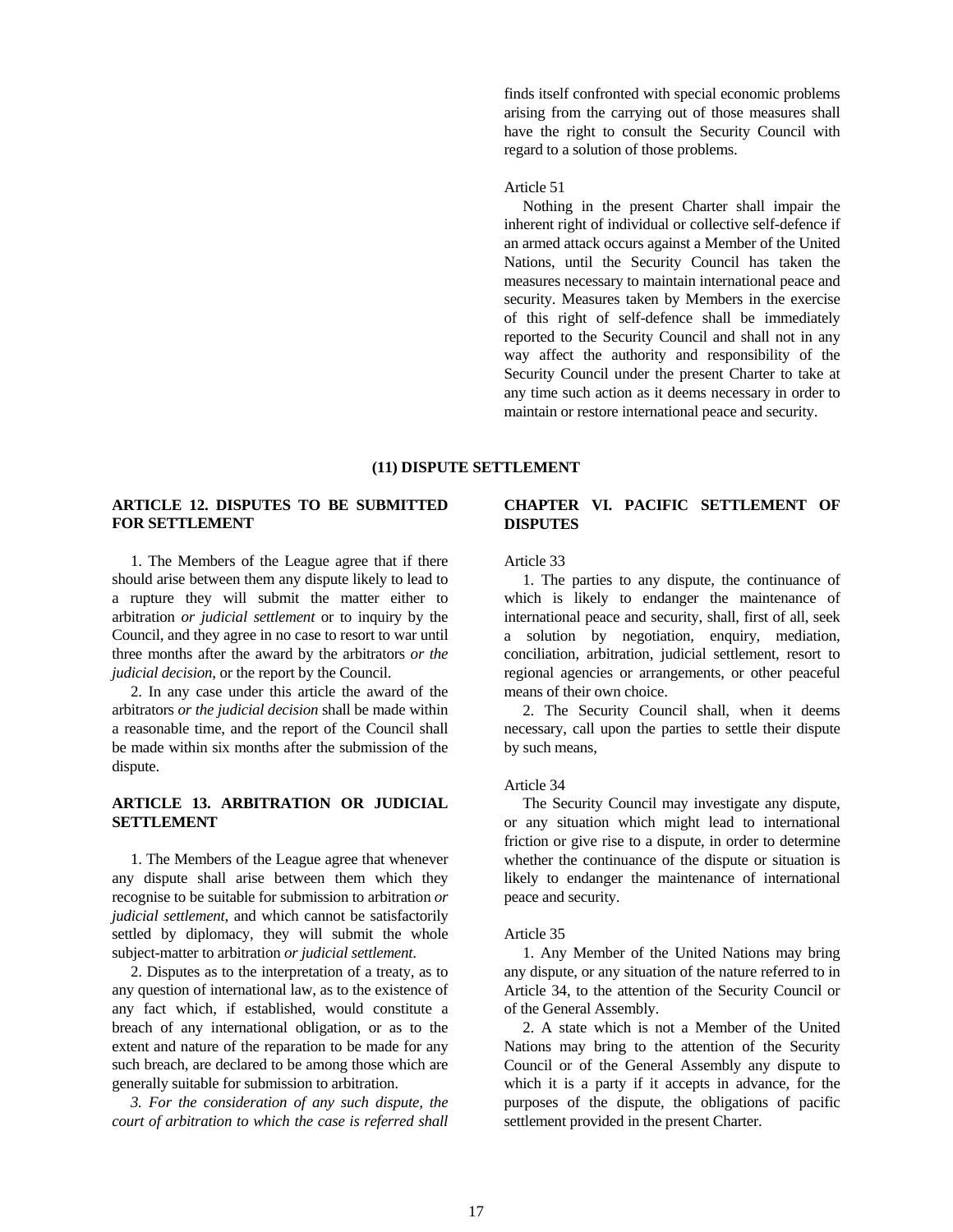*be the Permanent Court of International Justice, established in accordance with Article 14, or any tribunal agreed on by the parties to the dispute or stipulated in any convention existing between them.*

 4. The Members of the League agree that they will carry out in full good faith any award *or decision* that may be rendered, and that they will not resort to war against a Member of the League which complies therewith. In the event of any failure to carry out such an award *or decision*, the Council shall propose what steps should be taken to give effect thereto.

# **ARTICLE 15. DISPUTES NOT SUBMITTED TO ARBITRATION OR JUDICIAL SETTLEMENT**

 1. If there should arise between Members of the League any dispute likely to cause a rupture, which is not submitted to arbitration *or judicial settlement* in accordance with Article 13, the Members of the League agree that they will submit the matter to the Council. Any party to the dispute may effect such submission by giving notice of the existence of the dispute to the Secretary-General, who will make all necessary arrangements for a full investigation and consideration thereof.

 2. For this purpose, the parties to the dispute will communicate to the Secretary-General, as promptly as possible, statements of their case with all the relevant facts and papers, and the Council may forthwith direct the publication thereof.

 3. The Council shall endeavour to effect a settlement of the dispute, and if such efforts are successful, a statement shall be made public giving such facts and explanations regarding the dispute and the terms of settlement thereof as the Council may deem appropriate.

 4. If the dispute is not thus settled, the Council either unanimously or by a majority vote shall make and publish a report containing a statement of the facts of the dispute and the recommendations which are deemed just and proper in regard thereto.

 5. Any Member of the League represented on the Council may make public a statement of the facts of the dispute and of its conclusions regarding the same.

 6. If a report by the Council is unanimously agreed to by the members thereof other than the Representatives of one or more of the parties to the dispute, the Members of the League agree that they will not go to war with any party to the dispute which complies with the recommendations of the report.

 7. If the Council fails to reach a report which is unanimously agreed to by the members thereof, other than the Representatives of one or more of the parties to the dispute, the Members of the League reserve to themselves the right to take such action as they shall consider necessary for the maintenance of right and

 3. The proceedings of the General Assembly in respect of matters brought to its attention under this Article will be subject to the provisions of Articles 11 and 12.

# Article 36

 1. The Security Council may, at any stage of a dispute of the nature referred to in Article 33 or of a situation of like nature, recommend appropriate procedures or methods of adjustment.

 2. The Security Council should take into consideration any procedures for the settlement of the dispute which have already been adopted by the parties.

 3. In making recommendations under this Article the Security Council should also take into consideration that legal disputes should as a general rule be referred by the parties to the International Court of Justice in accordance with the provisions of the Statute of the Court.

# Article 37

 1. Should the parties to a dispute of the nature referred to in Article 33 fail to settle it by the means indicated in that Article, they shall refer it to the Security Council.

 2. If the Security Council deems that the continuance of the dispute is in fact likely to endanger the maintenance of international peace and security, it shall decide whether to take action under Article 36 or to recommend such terms of settlement as it may consider appropriate.

# Article 38

 Without prejudice to the provisions of Articles 33 to 37, the Security Council may, if all the parties to any dispute so request, make recommendations to the parties with a view to a pacific settlement of the dispute.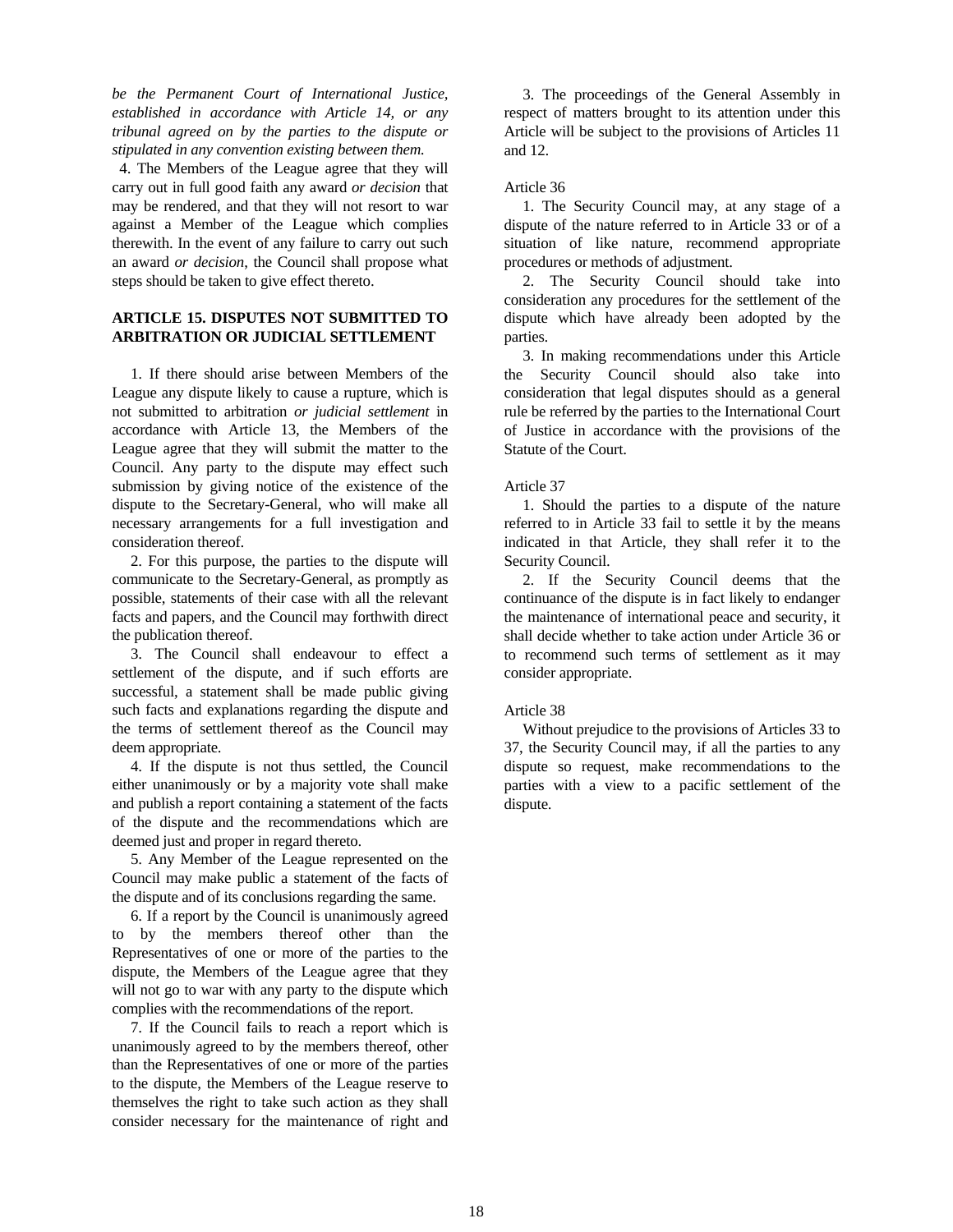justice.

 8. If the dispute between the parties is claimed by one of them, and is found by the Council, to arise out of a matter which by international law is solely within the domestic jurisdiction of that party, the Council shall so report, and shall make no recommendation as to its settlement.

 9. The Council may in any case under this article refer the dispute to the Assembly. The dispute shall be so referred at the request of either party to the dispute provided that such request be made within fourteen days after the submission of the dispute to the Council.

 10. In any case referred to the Assembly, all the provisions of this Article and of Article 12 relating to the action and powers of the Council shall apply to the action and powers of the Assembly, provided that a report made by the Assembly, if concurred in by the Representatives of those Members of the League represented on the Council and of a majority of the other members of the League, exclusive in each case of the Representatives of the parties to the dispute, shall have the same force as a report by the Council concurred in by all the members thereof other than the Representatives of one or more of the Parties to the dispute.

# **ARTICLE 17. DISPUTES INVOLVING NON-MEMBERS**

 1. In the event of a dispute between a Member of the League and a State which is not a member of the League or between States not members of the League, the State or States not members of the League shall be invited to accept the obligations of membership in the League for the purposes of such dispute, upon such conditions as the Council may deem just. If such invitation is accepted, the provisions of Articles 12 to 16 inclusive shall be applied with such modifications as may be deemed necessary by the Council.

 2. Upon such invitation being given, the Council shall immediately institute an enquiry into the circumstances of the dispute and recommend such action as may seem best and most effectual in the circumstances.

 3. If a State so invited shall refuse to accept the obligations of membership in the League for the purposes of such dispute, and shall resort to war against a Member of the League, the provisions of Article 16 shall be applicable as against the State taking such action,

 4. If both parties to the dispute when so invited refuse to accept the obligations of membership in the League for the purposes of such dispute, the Council may take such measures and make such recommendations as will prevent hostilities and will result in the settlement of the dispute.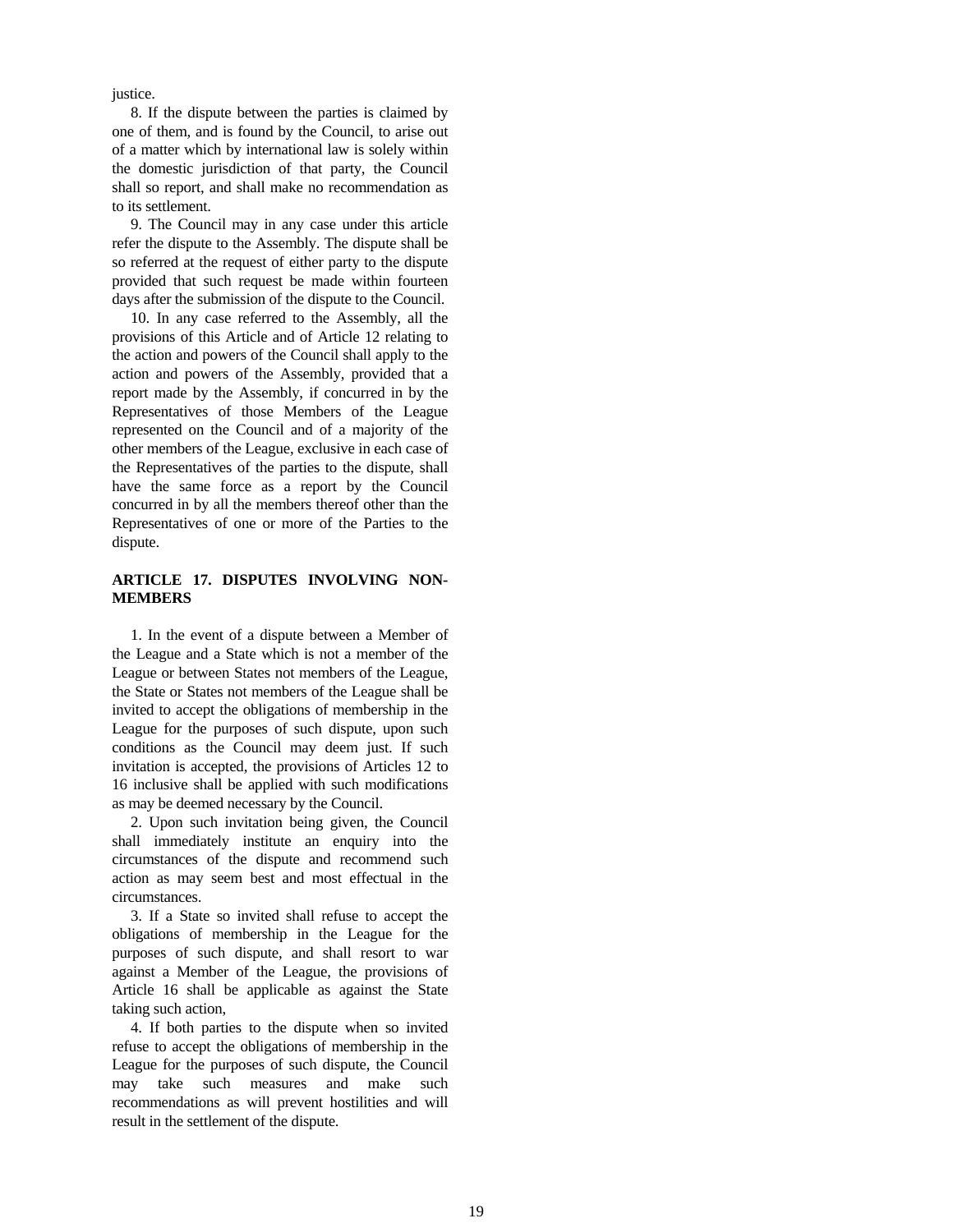# **ARTICLE 14. PERMANENT COURT OF INTERNATIONAL JUSTICE**

 The Council shall formulate and submit to the Members of the League for adoption plans for the establishment of a Permanent Court of International Justice. The Court shall be competent to hear and determine any dispute of an international character which the parties thereto submit to it. The Court may also give all advisory opinion upon any dispute or question referred to it by the Council or by the Assembly.

# **CHAPTER XIV. THE INTERNATIONAL COURT OF JUSTICE**

## Article 92

 The International Court of Justice shall be the principal judicial organ of the United Nations. It shall function in accordance with the annexed Statute, which is based upon the Statute of the Permanent Court of International Justice and forms an integral part of the present Charter.

## Article 93

 1. All Members of the United Nations are *ipso facto* parties to the Statute of the International Court of Justice.

 2. A state which is not a Member of the United Nations may become a party to the Statute of the International Court of Justice on conditions to be determined in each case by the General Assembly upon the recommendation of the Security Council.

#### Article 94

 1. Each Member of the United Nations undertakes to comply with the decision of the International Court of Justice in any case to which it is a party.

 2. If any party to a case fails to perform the obligations incumbent upon it under a judgment rendered by the Court, the other party may have recourse to the Security Council, which may, if it deems necessary, make recommendations or decide upon measures to be taken to give effect to the judgment.

## Article 95

 Nothing in the present Charter shall prevent Members of the United Nations from entrusting the solution of their differences to other tribunals by virtue of agreements already in existence or which may be concluded in the future.

## Article 96

 1. The General Assembly or the Security Council may request the International Court of Justice to give an advisory opinion on any legal question.

 2. Other organs of the United Nations and specialized agencies, which may at any time be so authorized by the General Assembly, may also request advisory opinions of the Court on legal questions arising within the scope of their activities.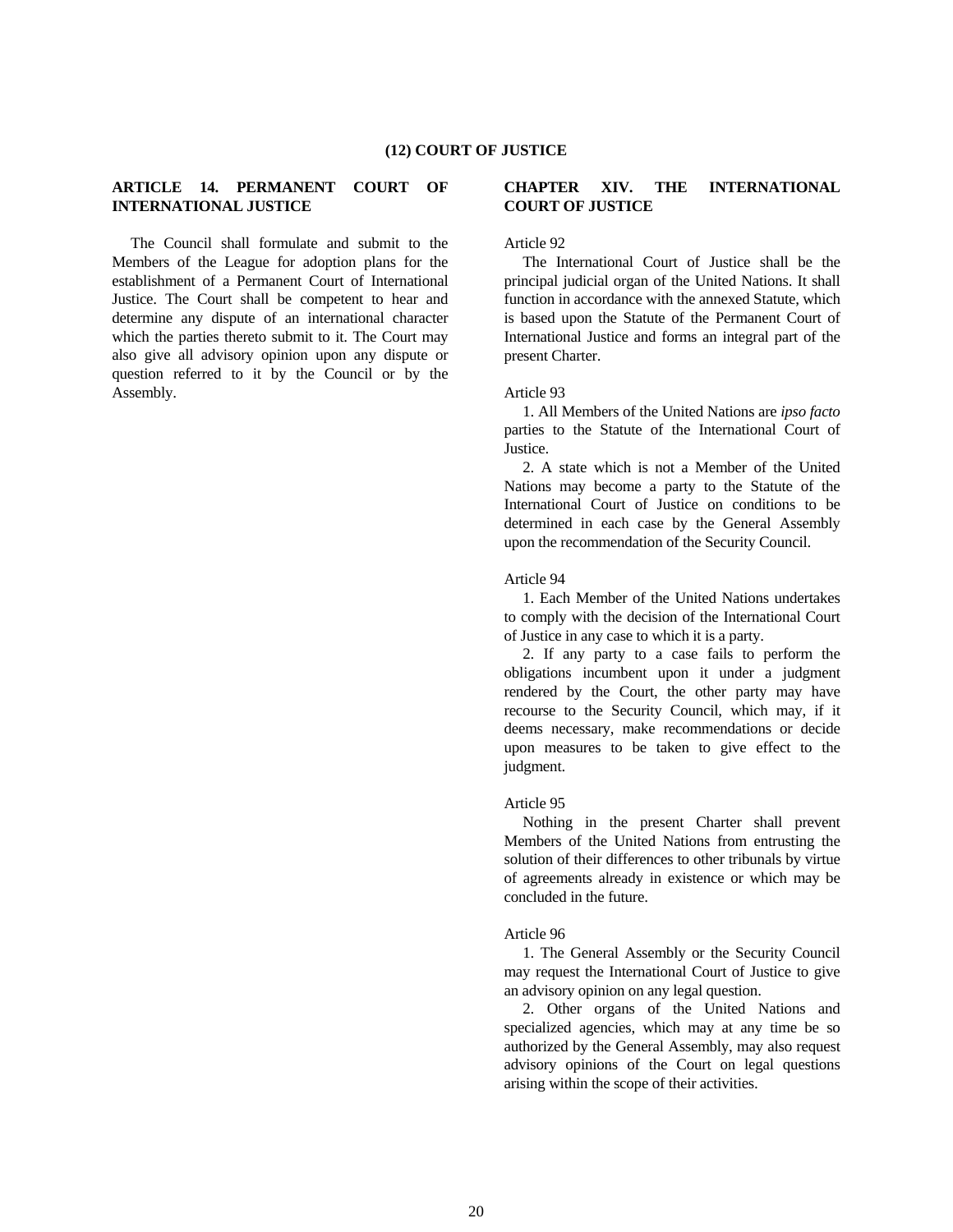# **ARTICLE 18. REGISTRATION AND PUBLICATION OF TREATIES**

 Every treaty or international engagement entered into thereafter by any Member of the League shall be forthwith registered with the Secretariat and shall, as soon as possible, be published by it. No such treaty or international engagement shall be binding until so registered.

# **ARTICLE 19. REVIEW OF TREATIES**

 The Assembly may from time to time advise the reconsideration by Members of the League of treaties which have become inapplicable and the consideration of international conditions whose continuance might endanger the peace of the world.

# **ARTICLE 20. ABROGATION OF INCONSISTENT OBLIGATIONS**

 1. The Members of the League severally agree that this Covenant is accepted as abrogating all obligations or understandings inter se which are inconsistent with the terms thereof, and solemnly undertake that they will not hereafter enter into any engagements inconsistent with the terms thereof.

 2. In case any Member of the League shall, before becoming a Member of the League, have undertaken any obligations inconsistent with the terms of this Covenant, it shall be the duty of such Member to take immediate steps to procure its release from such obligations.

#### Article 102

 1. Every treaty and every international agreement entered into by any Member of the United Nations after the present Charter comes into force shall as soon as possible be registered with the Secretariat and published by it.

 2. No party to any such treaty or international agreement which has not been registered in accordance with the provisions of paragraph 1 of this Article may invoke that treaty or agreement before any organ of the United Nations.

## Article 103

 In the event of a conflict between the obligations of the Members of the United Nations under the present Charter and their obligations under any other international agreement, their obligations under the present Charter shall prevail.

#### **(14) REGIONAL ARRANGEMENTS**

# **ARTICLE 21. ENGAGEMENTS THAT REMAIN VALID**

 Nothing in this Covenant shall be deemed to affect the validity of international engagements, such as treaties of arbitration or regional understandings like the Monroe doctrine, for securing the maintenance of peace.

#### **CHAPTER VIII. REGIONAL ARRANGEMENTS**

#### Article 52

 1. Nothing in the present Charter precludes the existence of regional arrangements or agencies for dealing with such matters relating to the maintenance of international peace and security as are appropriate for regional action, provided that such arrangements or agencies and their activities are consistent with the Purposes and Principles of the United Nations.

 2. The Members of the United Nations entering into such arrangements or constituting such agencies shall make every effort to achieve pacific settlement of local disputes through such regional arrangements or by such regional agencies before referring them to the Security Council.

3. The Security Council shall encourage the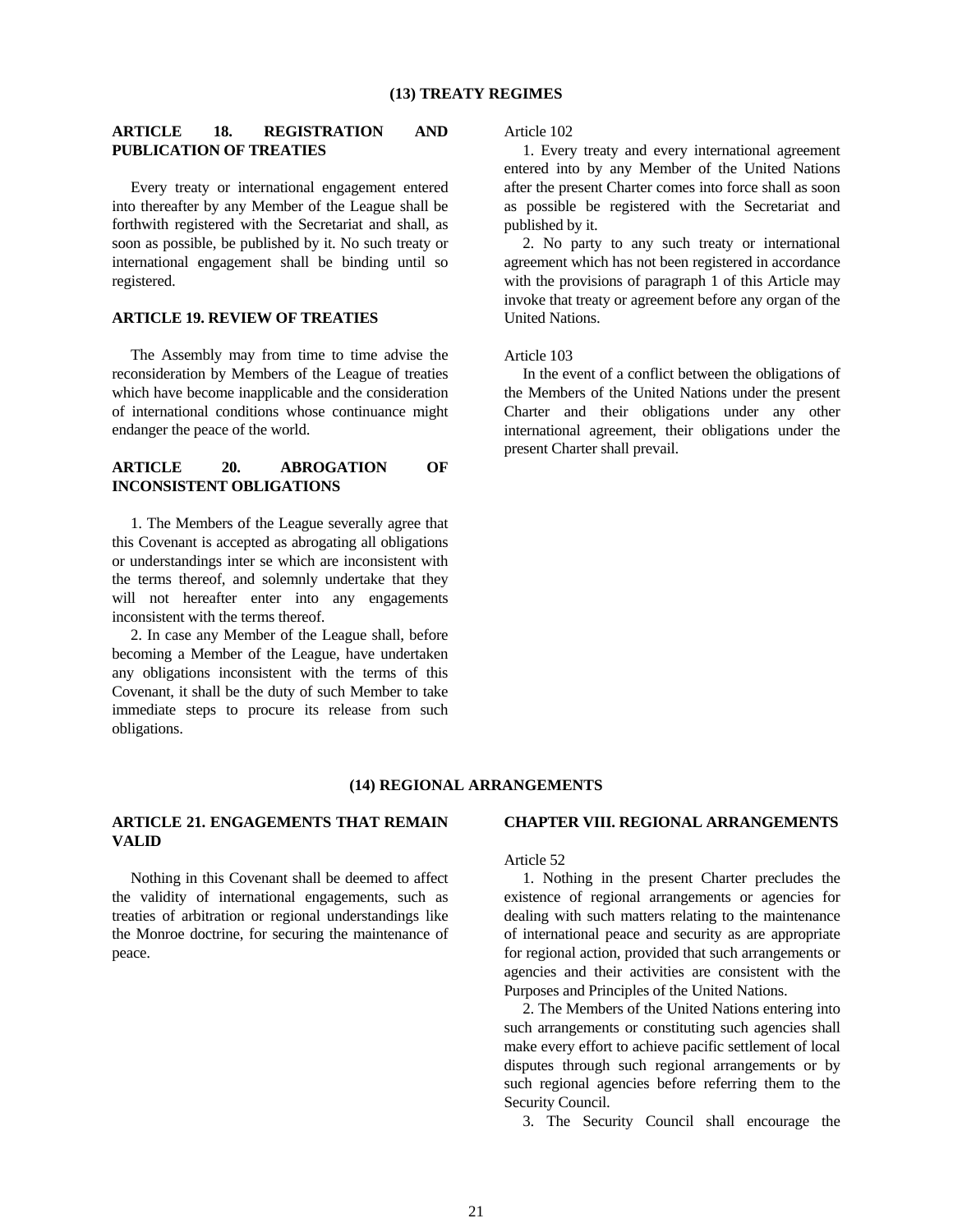development of pacific settlement of local disputes through such regional arrangements or by such regional agencies either on the initiative of the states concerned or by reference from the Security Council.

 4. This Article in no way impairs the application of Articles 34 and 35.

#### Article 53

 1. The Security Council shall, where appropriate, utilize such regional arrangements or agencies for enforcement action under its authority. But no enforcement action shall be taken under regional arrangements or by regional agencies without the authorization of the Security Council, with the exception of measures against any enemy state, as defined in paragraph 2 of this Article, provided for pursuant to Article 107 or in regional arrangements directed against renewal of aggressive policy on the part of any such state, until such time as the Organization may, on request of the Governments concerned, be charged with the responsibility for preventing further aggression by such a state.

 2. The term enemy state as used in paragraph 1 of this Article applies to any state which during the Second World War has been an enemy of any signatory of the present Charter.

### Article 54

 The Security Council shall at all times be kept fully informed of activities undertaken or in contemplation under regional arrangements or by regional agencies for the maintenance of international peace and security.

# **(15) MANDATORY/TRUSTEESHIP SYSTEMS**

## **ARTICLE 22. MANDATORY SYSTEM**

 1. To those colonies and territories which as a consequence of the late war have ceased to be under the sovereignty of the States which formerly governed them and which are inhabited by peoples not yet able to stand by themselves under the strenuous conditions of the modern world, there should be applied the principle that the well-being and development of such peoples form a sacred trust of civilisation and that securities for the performance of this trust should be embodied in this Covenant.

 2. The best method of giving practical effect to this principle is that the tutelage of such peoples should be entrusted to advanced nations who, by reason of their resources, their experience or their geographical position, can best undertake this responsibility, and who are willing to accept it, and that this tutelage should be exercised by them as Mandatories on behalf of the League.

# **CHAPTER XI. DECLARATION REGARDING NON-SELF-GOVERNING TERRITORIES**

## Article 73

 Members of the United Nations which have or assume responsibilities for the administration of territories whose peoples have not yet attained a full measure of self-government recognize the principle that the interests of the inhabitants of these territories are paramount, and accept as a sacred trust the obligation to promote to the utmost, within the system of international peace and security established by the present Charter, the well-being of the inhabitants of these territories, and, to this end:

 a. to ensure, with due respect for the culture of the peoples concerned, their political, economic, social, and educational advancement, their just treatment, and their protection against abuses;

 b. to develop self-government, to take due account of the political aspirations of the peoples, and to assist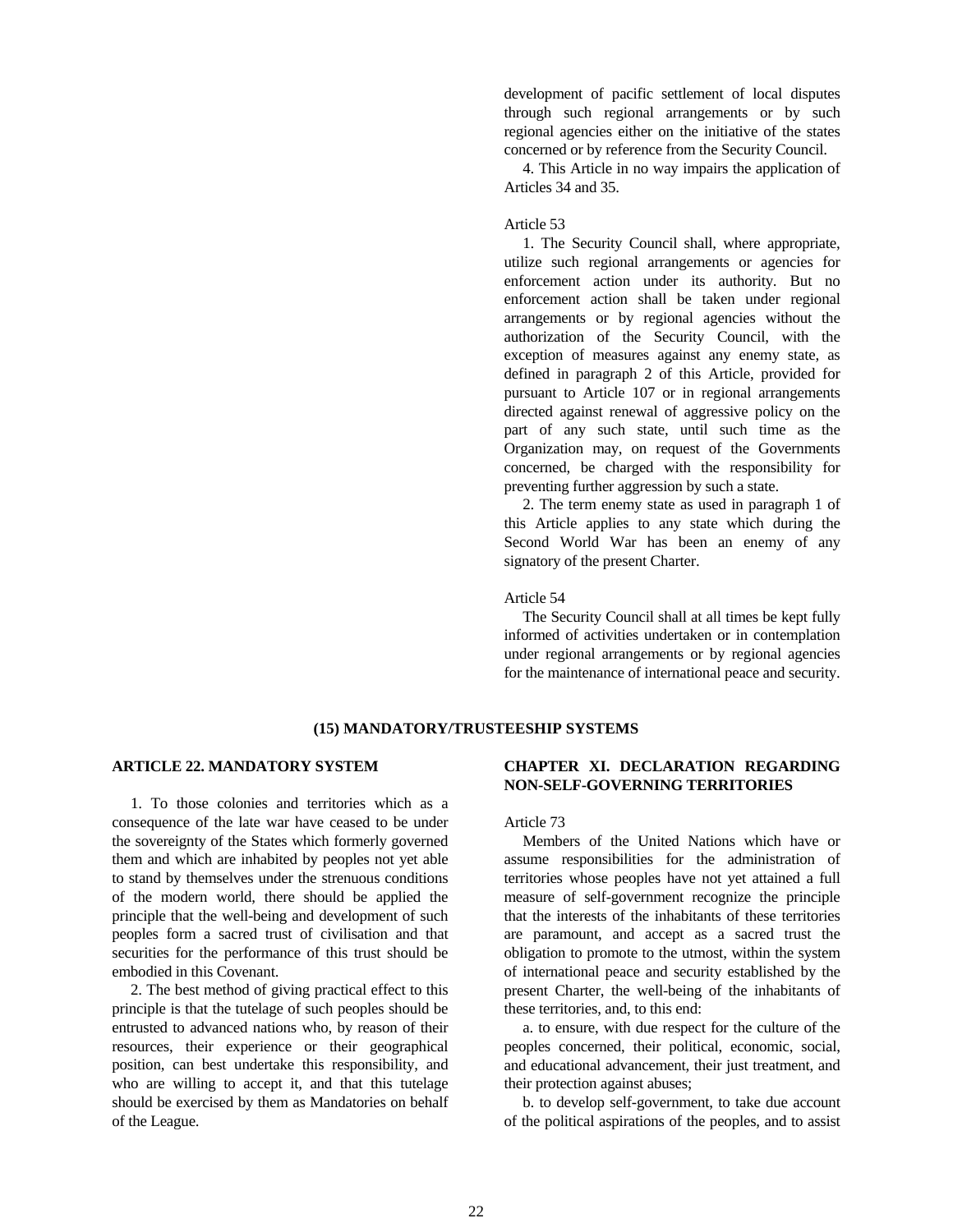3. The character of the mandate must differ according to the stage of the development of the people, the geographical situation of the territory, its economic conditions and other similar circumstances.

 4. Certain communities formerly belonging to the Turkish Empire have reached a state of development where their existence as independent nations can be provisionally recognised subject to the rendering of administrative advice and assistance by a Mandatory until such time as they are able to stand alone. The wishes of these communities must be a principal consideration in the selection of the Mandatory.

 5. Other peoples, especially those of Central Africa, are at such a stage that the Mandatory must be responsible for the administration of the territory under conditions which will guarantee freedom of conscience and religion, subject only to the maintenance of public order and morals, the prohibition of abuses such as the slave trade, the arms traffic and the liquor traffic, and the prevention of the establishment of fortifications or military and naval bases and of military training of the natives for other than police purposes and the defence of territory, and will also secure equal opportunities for the trade and commerce of other Members of the League.

 6. There are territories, such as South West Africa and certain of the South Pacific Islands, which, owing to the sparseness of their population, or their small size, or their remoteness from the centres of civilisation, or their geographical contiguity to the territory of the Mandatory, and other circumstances, can be best administered under the laws of the Mandatory as integral portions of its territory, subject to the safeguards above mentioned in the interests of the indigenous population.

 7. In every case of mandate, the Mandatory shall render to the Council an annual report in reference to the territory committed to its charge.

 8. The degree of authority, control or administration to be exercised by the Mandatory shall, if not previously agreed upon by the Members of the League, be explicitly defined in each case by the Council.

 9. A permanent Commission shall be constituted to receive and examine the annual reports of the Mandatories and to advise the Council on all matters relating to the observance of the mandates.

them in the progressive development of their free political institutions, according to the particular circumstances of each territory and its peoples and their varying stages of advancement;

c. to further international peace and security;

 d. to promote constructive measures of development, to encourage respect, and to cooperate with one another, and, when and where appropriate, with specialized international bodies with a view to the practical achievement of the social, economic, and scientific purposes set forth in this Article; and

 e. to transmit regularly to the Secretary-General for information purposes, subject to such limitation as security and constitutional considerations may require, statistical and other information of a technical nature relating to economic, social, and educational conditions in the territories for which they are respectively responsible other than those territories to which Chapters XII and XIII apply.

## Article 74

 Members of the United Nations also agree that their policy in respect of the territories to which this Chapter applies, no less than in respect of their metropolitan areas, must be based on the general principle of goodneighborliness, due account being taken of the interests and well-being of the rest of the world, in social, economic, and commercial matters.

# **CHAPTER XII. INTERNATIONAL TRUSTEESHIP SYSTEM**

# Article 75

 The United Nations shall establish under its authority an international trusteeship system for the administration and supervision of such territories as may be placed thereunder by subsequent individual agreements. These territories are hereinafter referred to as trust territories.

## Article 76

 The basic objectives of the trusteeship system, in accordance with the Purposes of the United Nations laid down in Article 1 of the present Charter, shall be:

a. to further international peace and security;

 b. to promote the political, economic, social, and educational advancement

of the inhabitants of the trust territories, and their progressive development towards self-government or independence as may be appropriate to the particular circumstances of each territory and its peoples and the freely expressed wishes of the people concerned, and as may be provided by the terms of each trusteeship agreement;

 c. to encourage respect for human rights and for fundamental freedoms for all without distinction as to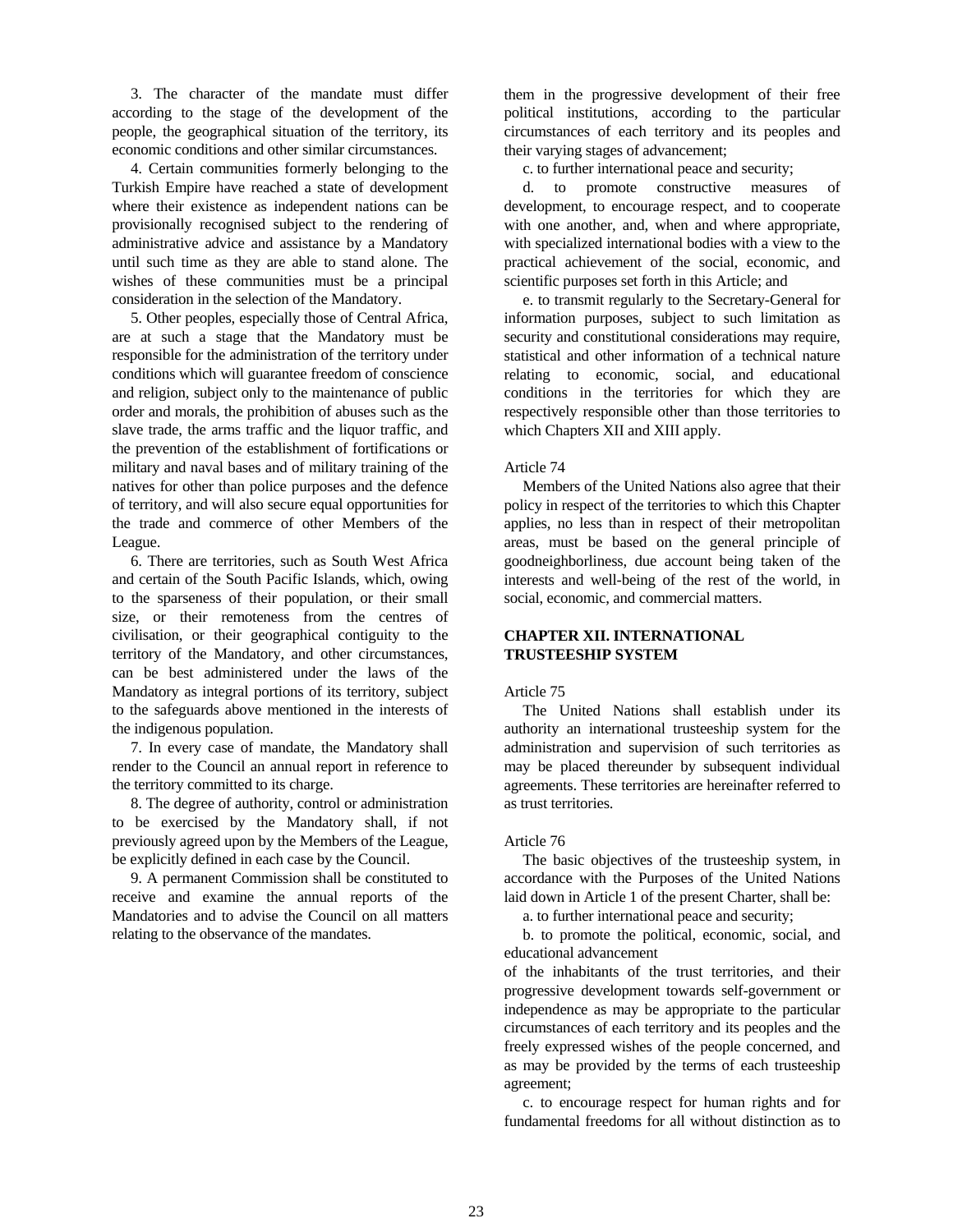race, sex, language, or religion, and to encourage recognition of the interdependence of the peoples of the world; and

 d. to ensure equal treatment in social, economic, and commercial matters for all Members of the United Nations and their nationals, and also equal treatment for the latter in the administration of justice, without prejudice to the attainment of the foregoing objectives and subject to the provisions of Article 80.

## Article 77

 1. The trusteeship system shall apply to such territories in the following categories as may be placed thereunder by means of trusteeship agreements:

a. territories now held under mandate;

 b. territories which may be detached from enemy states as a result of the Second World War; and

 c. territories voluntarily placed under the system by states responsible for their administration.

 2. It will be a matter for subsequent agreement as to which territories in the foregoing categories will be brought under the trusteeship system and upon what terms.

## Article 78

 The trusteeship system shall not apply to territories which have become Members of the United Nations, relationship among which shall be based on respect for the principle of sovereign equality.

#### Article 79

 The terms of trusteeship for each territory to be placed under the trusteeship system, including any alteration or amendments, shall be agreed upon by the states directly concerned, including the mandatory power in the case of territories held under mandate by a Member of the United Nations, and shall be approved as provided for in Articles 83 and 85.

#### Article 80

 1. Except as may be agreed upon in individual trusteeship agreements, made under Articles 77, 79, and 81, placing each territory under the trusteeship system, and until such agreements have been concluded, nothing in this Chapter shall be construed in or of itself to alter in any manner the rights whatsoever of any states or any peoples or the terms of existing international instruments to which Members of the United Nations may respectively be parties.

 2. Paragraph 1 of this Article shall not be interpreted as giving grounds for delay or postponement of the negotiation and conclusion of agreements for placing mandated and other territories under the trusteeship system as provided for in Article 77.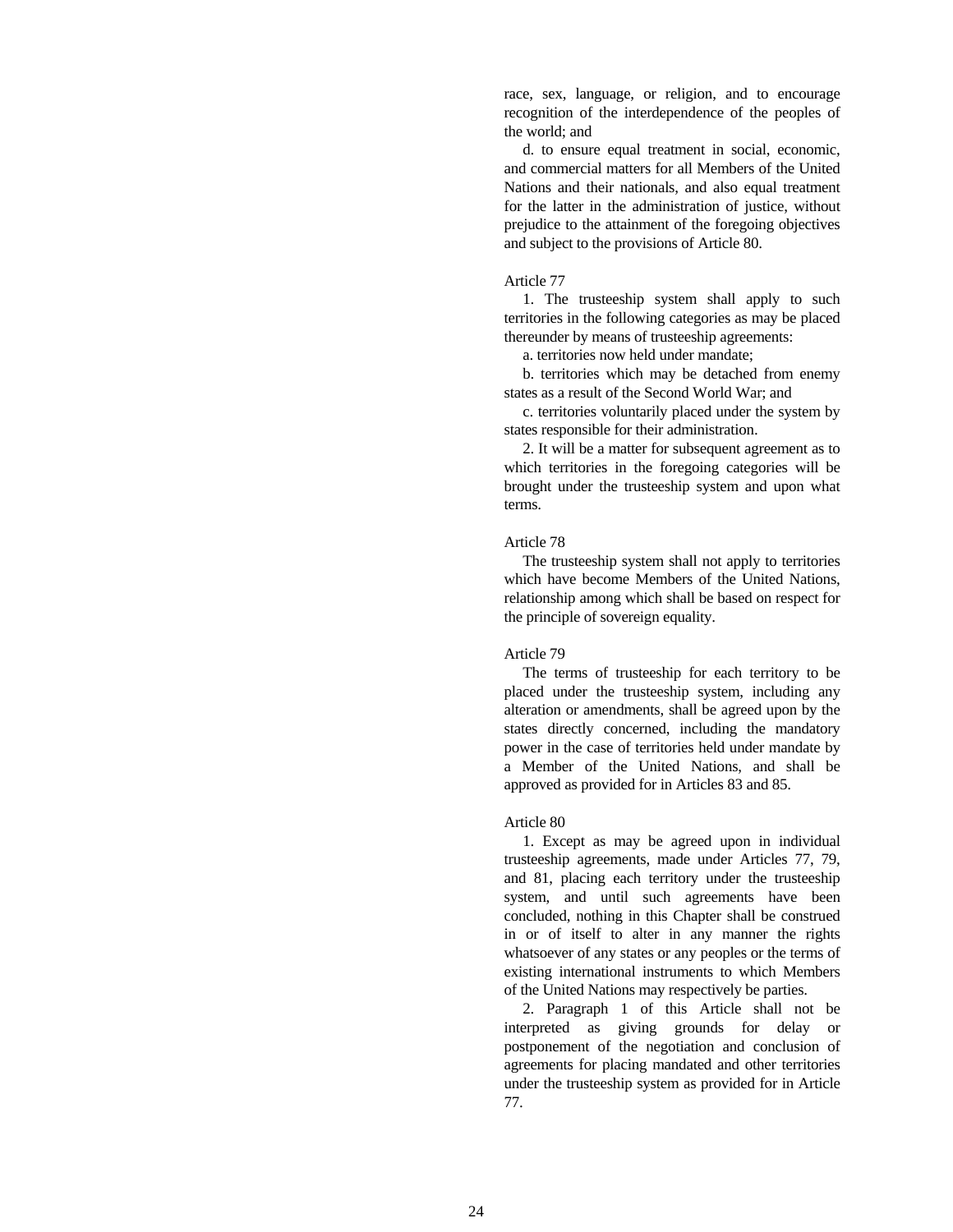# Article 81

 The trusteeship agreement shall in each case include the terms under which the trust territory will be administered and designate the authority which will exercise the administration of the trust territory. Such authority, hereinafter called the administering authority, may be one or more states or the Organization itself.

#### Article 82

 There may be designated, in any trusteeship agreement, a strategic area or areas which may include part or all of the trust territory to which the agreement applies, without prejudice to any special agreement or agreements made under Article 43.

## Article 83

 1. All functions of the United Nations relating to strategic areas, including the approval of the terms of the trusteeship agreement and of their alteration or amendment, shall be exercised by the Security Council.

 2. The basic objectives set forth in Article 76 shall be applicable to the people of each strategic area.

 3. The Security Council shall, subject to the provisions of the trusteeship agreements and without prejudice to security considerations, avail itself of the assistance of the Trusteeship Council to perform those functions of the United Nations under the trusteeship system relating to political, economic, social, and educational matters in the strategic areas.

#### Article 84

 It shall be the duty of the administering authority to ensure that the trust territory shall play its part in the maintenance of international peace and security. To this end the administering authority may make use of volunteer forces, facilities, and assistance from the trust territory in carrying out the obligations towards the Security Council undertaken in this regard by the administering authority, as well as for local defence and the maintenance of law and order within the trust territory.

#### Article 85

 1. The functions of the United Nations with regard to trusteeship agreements for all areas not designated as strategic, including the approval of the terms of the trusteeship agreements and of their alteration or amendment, shall be exercised by the General Assembly.

 2. The Trusteeship Council, operating under the authority of the General Assembly, shall assist the General Assembly in carrying out these functions,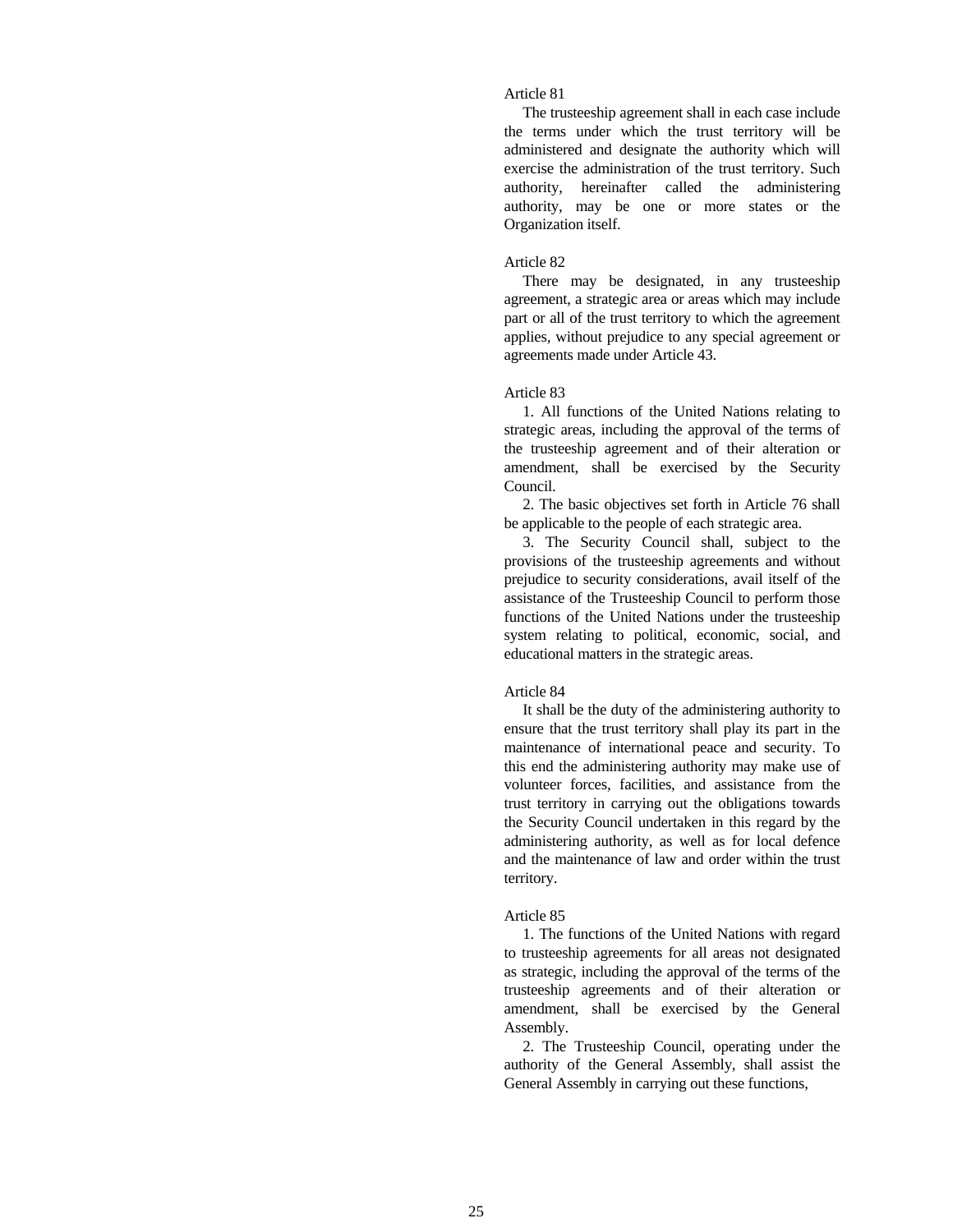## **CHAPTER XIII. THE TRUSTEESHIP COUNCIL**

## COMPOSITION

Article 86

 1. The Trusteeship Council shall consist of the following Members of the United Nations:

a. those Members administering trust territories;

 b. such of those Members mentioned by name in Article 23 as are not administering trust territories; and

 c. as many other Members elected for three-year terms by the General Assembly as may be necessary to ensure that the total number of members of the Trusteeship Council is equally divided between those Members of the United Nations which administer trust territories and those which do not.

 2. Each member of the Trusteeship Council shall designate one specially qualified person to represent it therein.

## FUNCTIONS AND POWERS

## Article 87

 The General Assembly and, under its authority, the Trusteeship Council, ill carrying out their functions, may:

 a. consider reports submitted by the administering authority;

 b. accept petitions and examine them in consultation with the administering authority;

 c. provide for periodic visits to the respective trust territories at times agreed upon with the administering authority; and

 d. take these and other actions in conformity with the terms of the trusteeship agreements.

#### Article 88

 The Trusteeship Council shall formulate a questionnaire on the political, economic, social, and educational advancement of the inhabitants of each trust territory, and the administering authority for each trust territory within the competence of the General Assembly shall make an annual report to the General Assembly upon the basis of such questionnaire.

## VOTING

## Article 89

 1. Each member of the Trusteeship Council shall have one vote.

 2. Decisions of the Trusteeship Council shall be made by a majority of the members present and voting.

## **PROCEDURE**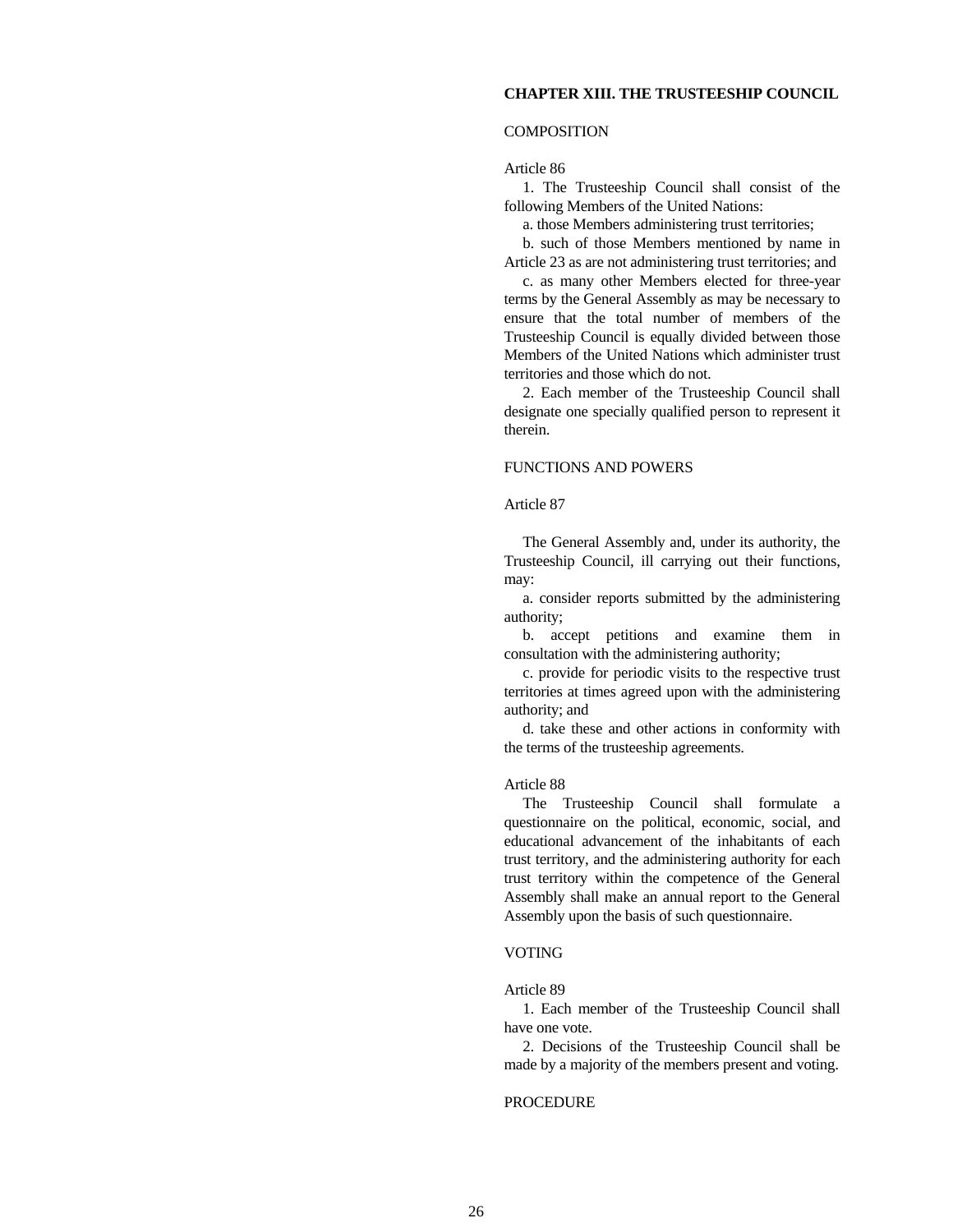Article 90

 1. The Trusteeship Council shall adopt its own rules of procedure, including the method of selecting its President.

 2. The Trusteeship Council shall meet as required in accordance with its rules, which shall include provision for the convening of meetings on the request of a majority of its members.

## Article 91

 The Trusteeship Council shall, when appropriate, avail itself of the assistance of the Economic and Social Council and of the specialized agencies in regard to matters with which they are respectively concerned.

# **(16) SOCIAL AND OTHER ACTIVITIES**

# **ARTICLE 23. SOCIAL AND OTHER ACTIVITIES**

 Subject to and in accordance with the provisions of international Conventions existing or hereafter to be agreed upon, the Members of the League:

 (a) will endeavour to secure and maintain fair and humane conditions of labour for men, women and children, both in their own countries and in all countries to which their commercial and industrial relations extend, and for that purpose will establish and maintain the necessary international organisations;

 (b) undertake to secure just treatment of the native inhabitants of territories under their control;

 (c) will entrust the League with the general supervision over the execution of agreements with regard to the traffic in women and children, and the traffic in opium and other dangerous drugs;

 (d) will entrust the League with the general supervision of the trade in arms and ammunition with the countries in which the control of this traffic is necessary in the common interest;

 (e) will make provision to secure and maintain freedom of communications and of transit and equitable treatment for the commerce of all Members of the League. In this connection, the special necessities of the regions devastated during the war of 1914-1918 shall be borne in mind;

 (f) will endeavour to take steps in matters of international concern for the prevention and control of disease.

# **ARTICLE 24. INTERNATIONAL BUREAUS**

 1. There shall be placed under the direction of the League all international bureaux already established by general treaties if the parties to such treaties consent.

# **CHAPTER IX. INTERNATIONAL ECONOMIC AND SOCIAL COOPERATION**

#### Article 55

 With a view to the creation of conditions of stability and well-being which are necessary for peaceful and friendly relations among nations based on respect for the principle of equal rights and self-determination of peoples, the United Nations shall promote:

 a. higher standards of living, full employment, and conditions of economic and social progress and development;

 b. solutions of international economic, social, health, and related problems; and international cultural and educational cooperation; and

 c. universal respect for, and observance of, human rights and fundamental freedoms for all without distinction as to race, sex, language, or religion.

## Article 56

 All Members pledge themselves to take joint and separate action in cooperation with the Organization for the achievement of the purposes set forth in Article 55.

#### Article 57

 1. The various specialized agencies established by intergovernmental agreement and having wide international responsibilities, as defined in their basic instruments, in economic, social, cultural, educational, health, and related fields, shall be brought into relationship with the United Nations in accordance with the provisions of Article 63.

 2. Such agencies thus brought into relationship with the United Nations are hereinafter referred to as specialized agencies.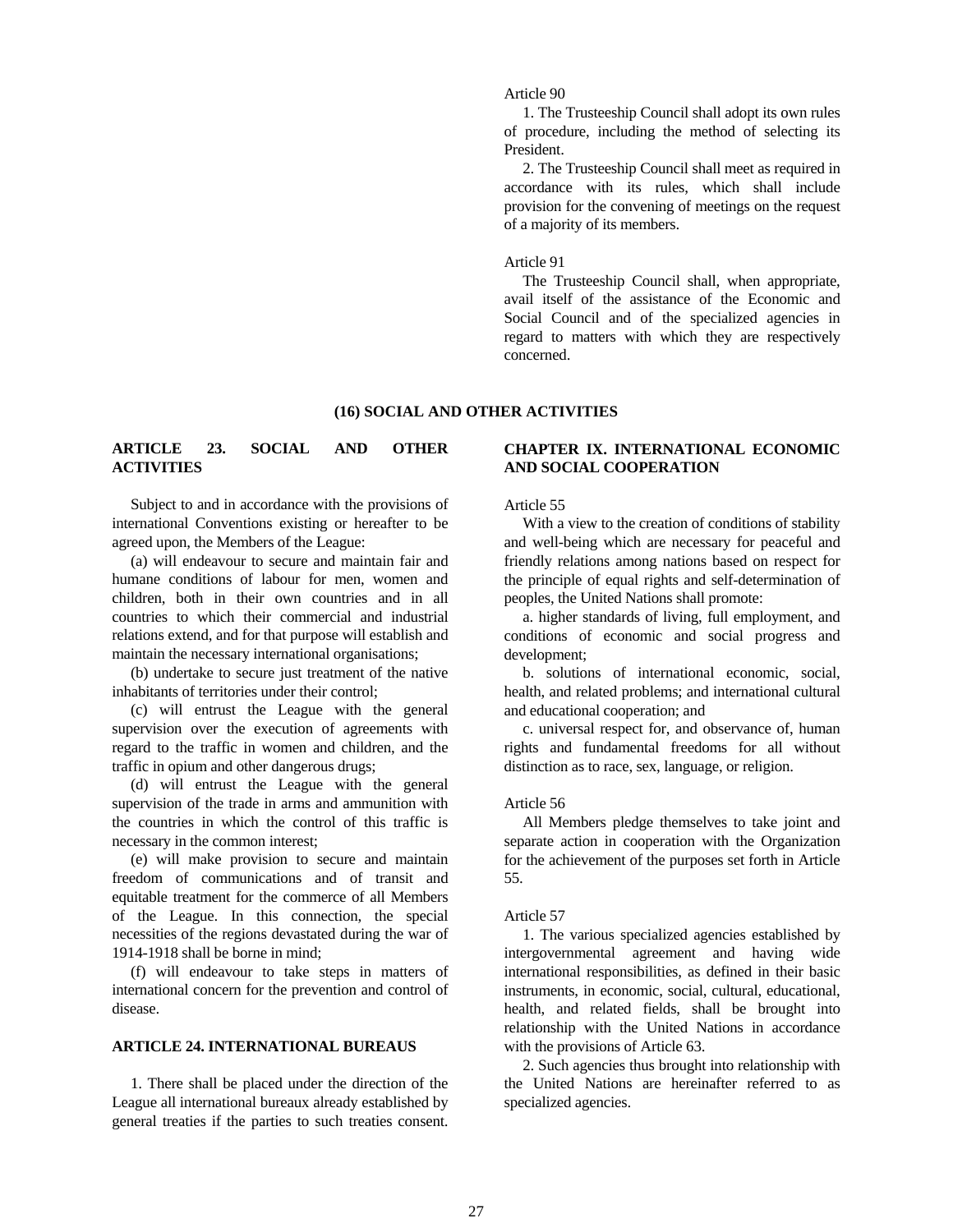All such international bureaux and all commissions for the regulation of matters of international interest hereafter constituted shall be placed under the direction of the League.

 2. In all matters of international interest which are regulated by general conventions but which are not placed under the control of international bureaux or commissions, the Secretariat of the League shall, subject to the consent of the Council and if desired by the parties, collect and distribute all relevant information and shall render any other assistance which may be necessary or desirable.

 3. The Council may include as part of the expenses of the Secretariat the expenses of any bureau or commission which is placed under the direction of the League.

# **ARTICLE 25. PROMOTION OF RED CROSS AND HEALTH**

 The Members of the League agree to encourage and promote the establishment and co-operation of duly authorised voluntary national Red Cross organisations having as purposes the improvement of health, the prevention of disease and the mitigation of suffering throughout the world.

## Article 58

 The Organization shall make recommendations for the coordination of the policies and activities of the specialized agencies.

# Article 59

 The Organization shall, where appropriate, initiate negotiations among the states concerned for the creation of any new specialized agencies required for the accomplishment of the purposes set forth in Article 55.

## Article 60

 Responsibility for the discharge of the functions of the Organization set forth in this Chapter shall be vested in the General Assembly and, under the authority of the General Assembly, in the Economic and Social Council, which shall have for this purpose the powers set forth in Chapter X.

# **CHAPTER X. THE ECONOMIC AND SOCIAL COUNCIL**

# **COMPOSITION**

Article 61

 1. The Economic and Social Council shall consist of *fifty-four* Members of the United Nations elected by the General Assembly.

 2. Subject to the provisions of paragraph 3, *eighteen* members of the Economic and Social Council shall be elected each year for a term of three years. A retiring member shall be eligible for immediate re-election.

 3. At the first election *after the increase in the membership of the Economic and Social Council from twenty-seven to fifty-four members, in addition to the members elected in place of the nine members whose term of office expires at the end of that year, twentyseven additional members shall be elected. Of these twenty-seven additional members,* the term of office of *nine* members so *elected* shall expire at the end of one year, and of *nine* other members at the end of two years, in accordance with arrangements made by the General Assembly.

 4. Each member of the Economic and Social Council shall have one representative.

#### FUNCTIONS AND POWERS

# Article 62

 1. The Economic and Social Council may make or initiate studies and reports with respect to international economic, social, cultural, educational, health, and related matters and may make recommendations with respect to any such matters to the General Assembly,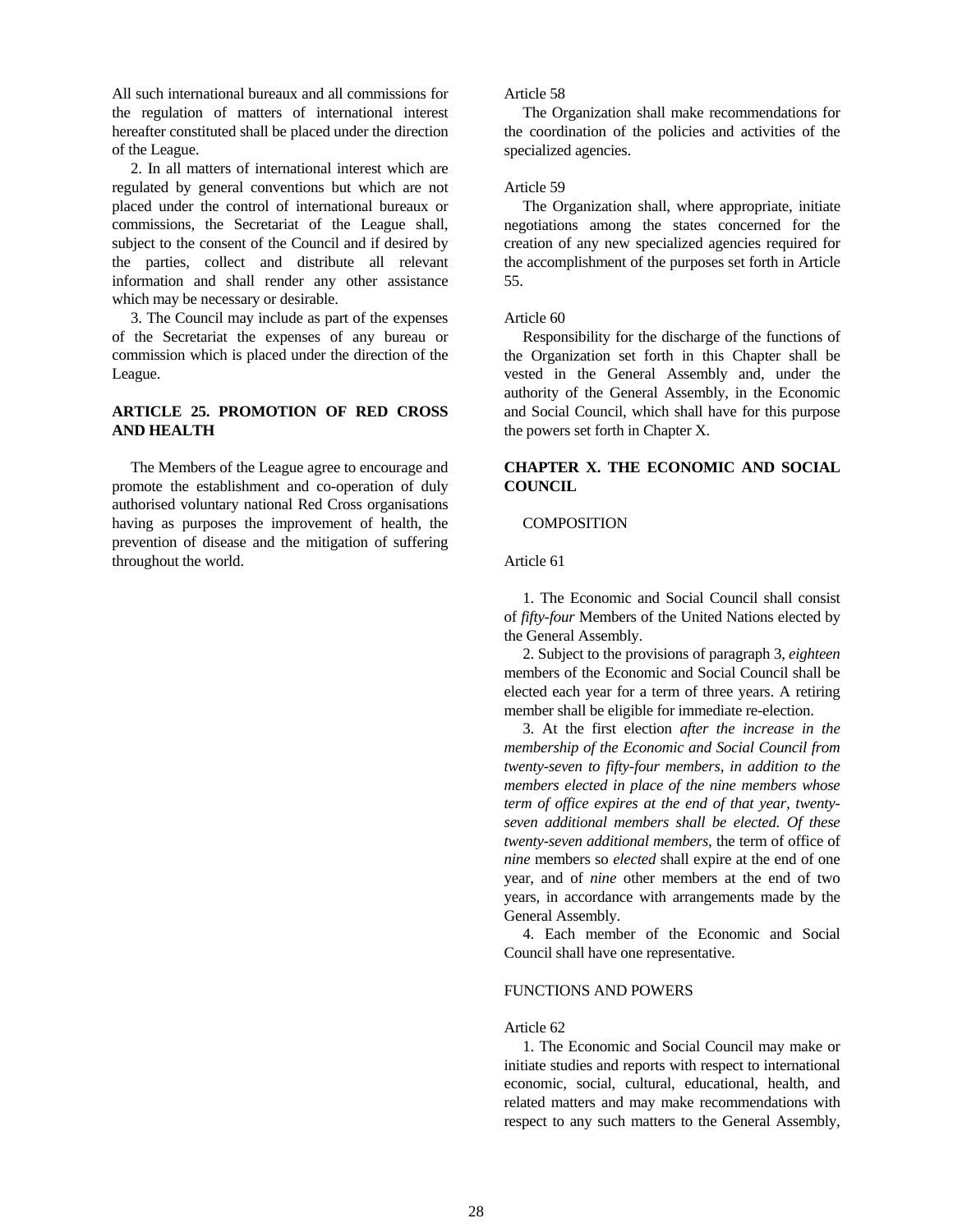to the Members of the United Nations, and to the specialized agencies concerned.

 2. It may make recommendations for the purpose of promoting respect for, and observance of, human rights and fundamental freedoms for all.

 3. It may prepare draft conventions for submission to the General Assembly, with respect to matters falling within its competence.

 4. It may call, in accordance with the rules prescribed by the United Nations, international conferences on matters falling within its competence.

## Article 63

 1. The Economic and Social Council may enter into agreements with any of the agencies referred to in Article 57, defining the terms on which the agency concerned shall be brought into relationship with the United Nations. Such agreements shall be subject to approval by the General Assembly.

 2. It may coordinate the activities of the specialized agencies through consultation with and recommendations to such agencies and through recommendations to the General Assembly and to the Members of the United Nations.

### Article 64

 1. The Economic and Social Council may take appropriate steps to obtain regular reports from the specialized agencies. It may make arrangements with the Members of the United Nations and with the specialized agencies to obtain reports of the steps taken to give effect to its own recommendations and to recommendations on matters falling within its competence made by the General Assembly.

 2. It may communicate its observations of these reports to the General Assembly.

#### Article 65

 The Economic and Social Council may furnish information to the Security Council and shall assist the Security Council upon its request.

#### Article 66

 1. The Economic and Social Council shall perform such functions as fall within its competence in connection with the carrying out of the recommendations of the General Assembly.

 2. It may, with the approval of the General Assembly, perform services at the request of Members of the United Nations and at the request of specialized agencies.

 3. It shall perform such other functions as are specified elsewhere in the present Charter or as may be assigned to it by the General Assembly.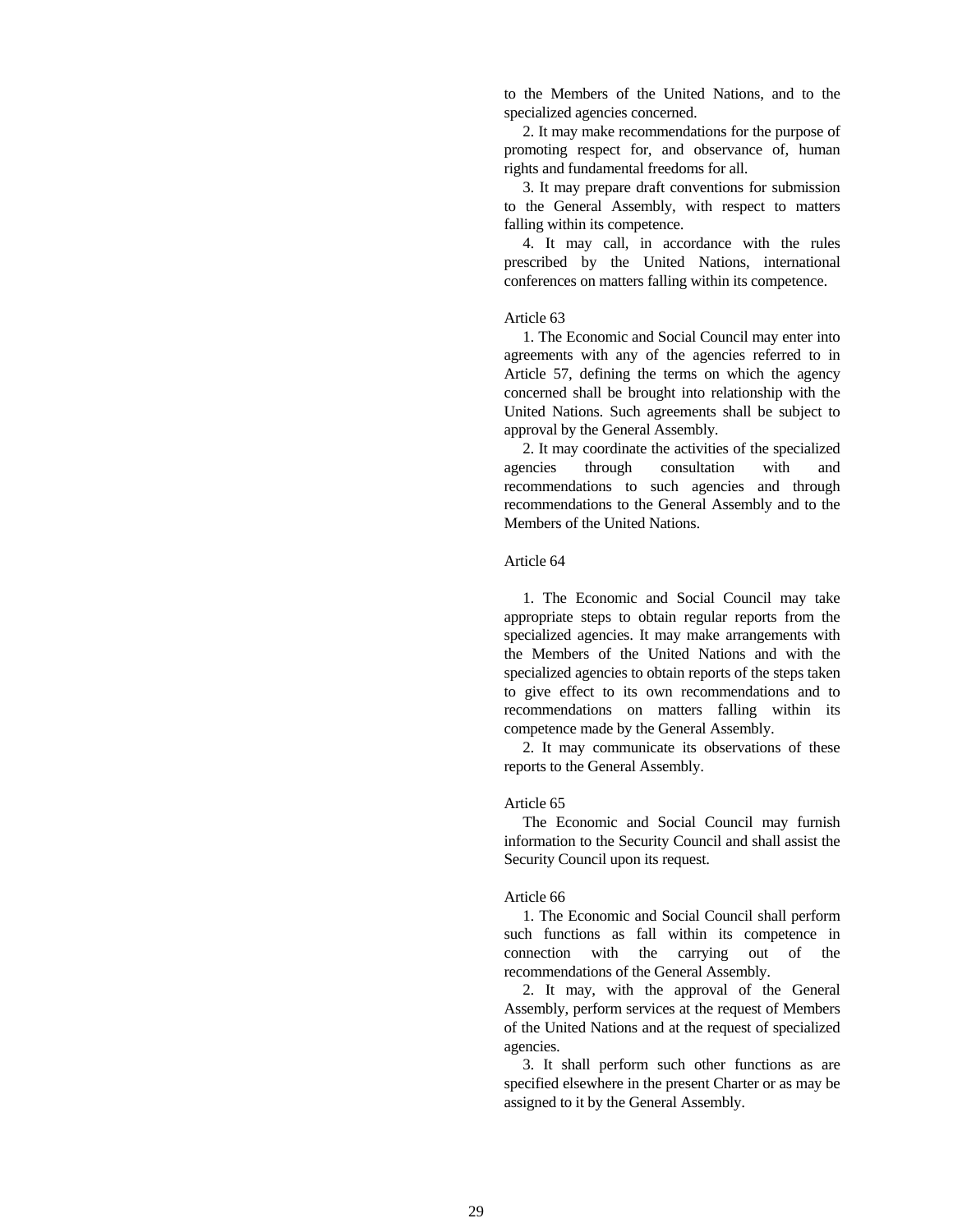## VOTING

#### Article 67

 1. Each member of the Economic and Social Council shall have one vote.

 2. Decisions of the Economic and Social Council shall be made by a majority of the members present and voting.

## PROCEDURE

#### Article 68

 The Economic and Social Council shall set up commissions in economic and social fields and for the promotion of human rights, and such other commissions as may be required for the performance of its functions.

#### Article 69

 The Economic and Social Council shall invite any Member of the United Nations to participate, without vote, in its deliberations on any matter of particular concern to that Member.

## Article 70

 The Economic and Social Council may make arrangements for representatives of the specialized agencies to participate, without vote, in its deliberations and in those of the commissions established by it, and for its representatives to participate in the deliberations of the specialized agencies.

#### Article 71

 The Economic and Social Council may make suitable arrangements for consultation with non-governmental organizations which are concerned with matters within its competence. Such arrangements may be made with international organizations and, where appropriate, with national organizations after consultation with the Member of the United Nations concerned.

## Article 72

 1. The Economic and Social Council shall adopt its own rules of procedure, including the method of selecting its President.

 2. The Economic and Social Council shall meet as required in accordance with its rules, which shall include provision for the convening of meetings on the request of a majority of its members.

#### **(17) AMENDMENTS**

# **ARTICLE 26. AMENDMENTS CHAPTER XVIII. AMENDMENTS**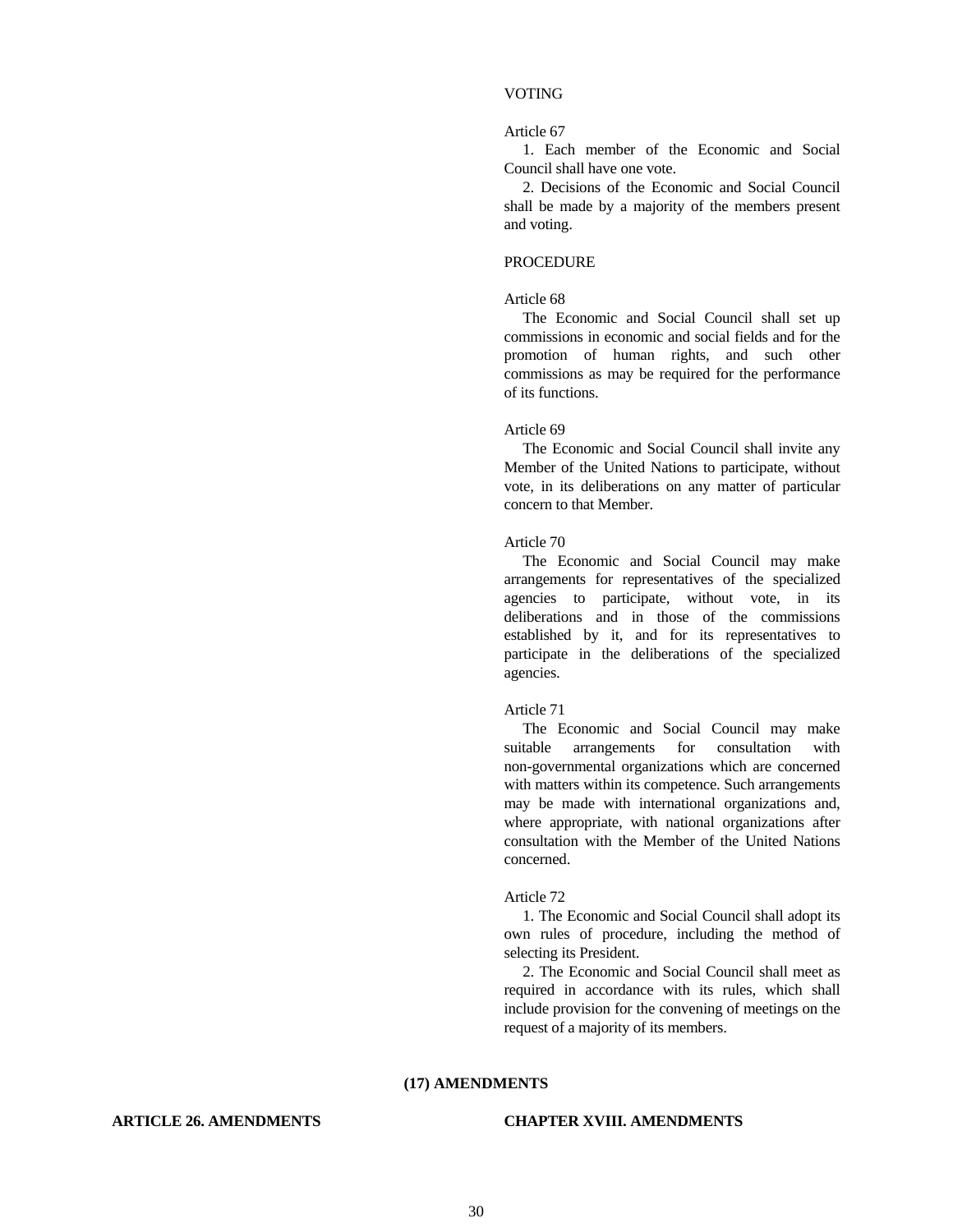1. Amendments to this Covenant will take effect when ratified by the Members of the League whose Representatives compose the Council and by a majority of the Members of the League whose Representatives compose the Assembly.

 2. No such amendments shall bind any Member of the League which signifies its dissent therefrom, but in that case it shall cease to be a Member of the League.

Article 108

 Amendments to the present Charter shall come into force for all Members of the United Nations when they have been adopted by a vote of two thirds of the members of the General Assembly and ratified in accordance with their respective constitutional processes by two thirds of the Members of the United Nations, including all the permanent members of the Security Council.

## Article 109

 1. A General Conference of the Members of the United Nations for the purpose of reviewing the present Charter may be held at a date and place to be fixed by a two-thirds vote of the members of the General Assembly and by a vote of any *nine* members of the Security Council. Each Member of the United Nations shall have one vote in the conference.

 2. Any alteration of the present Charter recommended by a two-thirds vote of the conference shall take effect when ratified in accordance with their respective constitutional processes by two thirds of the Members of the United Nations including all the permanent members of the Security Council.

 3. If such a conference has not been held before the tenth annual session of the General Assembly following the coming into force of the present Charter, the proposal to call such a conference shall be placed on the agenda of that session of the General Assembly, and the conference shall be held if so decided by a majority vote of the members of the General Assembly and by a vote of any seven members of the Security Council.

## **(18) MISCELLANEOUS PROVISIONS**

**CHAPTER XVI. MISCELLANEOUS PROVISIONS**

Articles 102-105: *see* section (13) Treaty Regimes

# **CHAPTER XVII. TRANSITIONAL SECURITY ARRANGEMENTS**

Article 106

 Pending the coming into force of such special agreements referred to in Article 43 as in the opinion of the Security Council enable it to begin the exercise of its responsibilities under Article 42, the parties to the Four-Nation Declaration, signed at Moscow, October 30, 1943, and France, shall, in accordance with the provisions of paragraph 5 of that Declaration,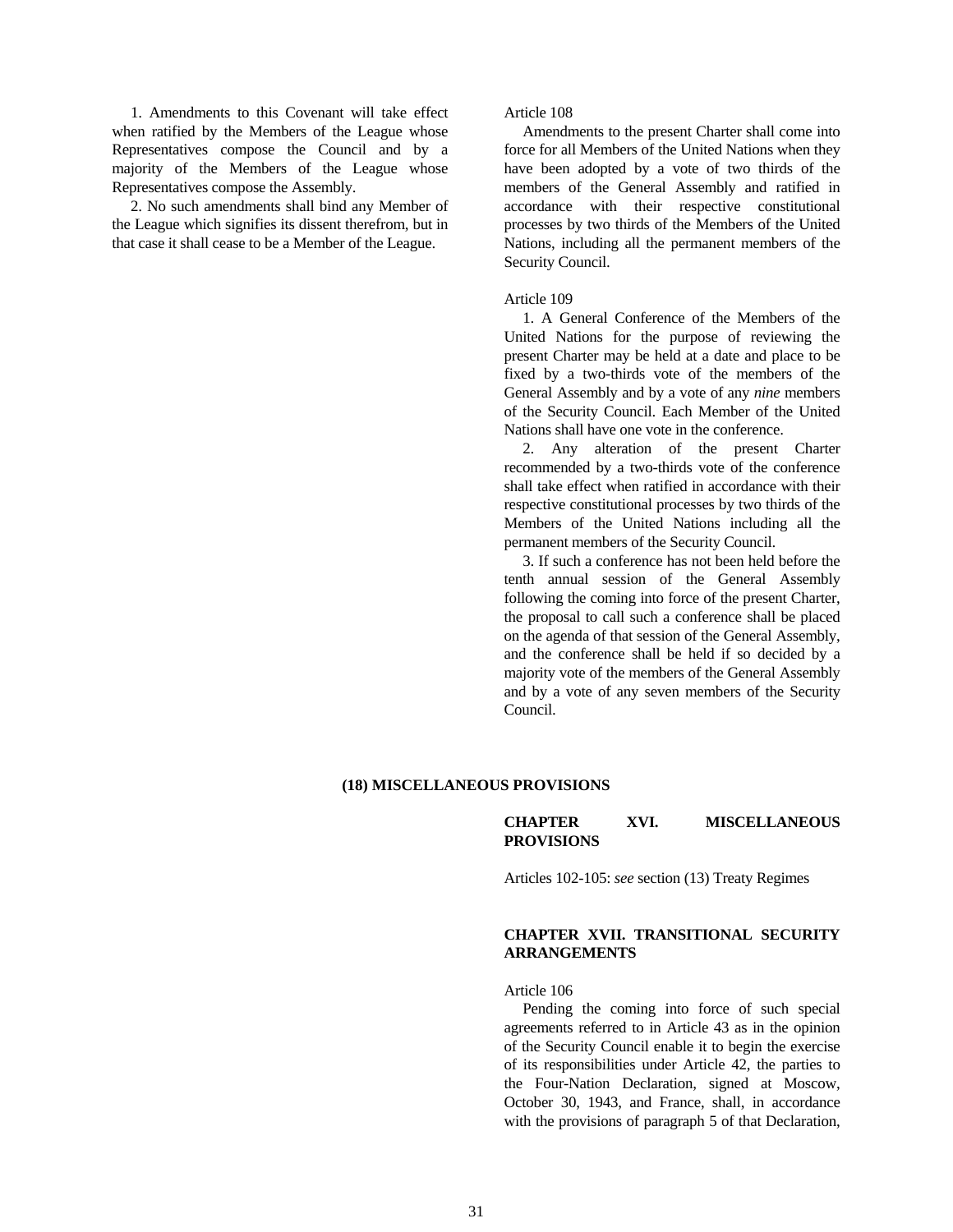consult with one another and as occasion requires with other Members of the United Nations with a view to such joint action on behalf of the Organization as may be necessary for the purpose of maintaining international peace and security.

## Article 107

 Nothing in the present Charter shall invalidate or preclude action, in relation to any state which during the Second World War has been an enemy of any signatory to the present Charter, taken or authorized as a result of that war by the Governments having responsibility for such action.

# **CHAPTER XIX. RATIFICATION AND SIGNATURE**

# Article 110

 1. The present Charter shall be ratified by the signatory states in accordance with their respective constitutional processes.

 2. The ratifications shall be deposited with the Government of the United States of America, which shall notify all the signatory states of each deposit as well as the Secretary-General of the Organization when he has been appointed.

 3. The present Charter shall come into force upon the deposit of ratifications by the Republic of China, France, the Union of Soviet Socialist Republics, the United Kingdom of Great Britain and Northern Ireland, and the United States of America, and by a majority of the other signatory states. A protocol of the ratifications deposited shall thereupon be drawn up by the Government of the United States of America which shall communicate copies thereof to all the signatory states.

 4. The states signatory to the present Charter which ratify it after it has come into force will become original Members of the United Nations on the date of the deposit of their respective ratifications.

## Article 111

 The present Charter, of which the Chinese, French, Russian, English, and Spanish texts are equally authentic, shall remain deposited in the archives of the Government of the United States of America. Duly certified copies thereof shall be transmitted by that Government to the Governments of the other signatory states.

 IN FAITH WHEREOF the representatives of the Governments of the United Nations have signed the present Charter.

 DONE at the city of San Francisco the twenty-sixth day of June, one thousand nine hundred and forty-five.